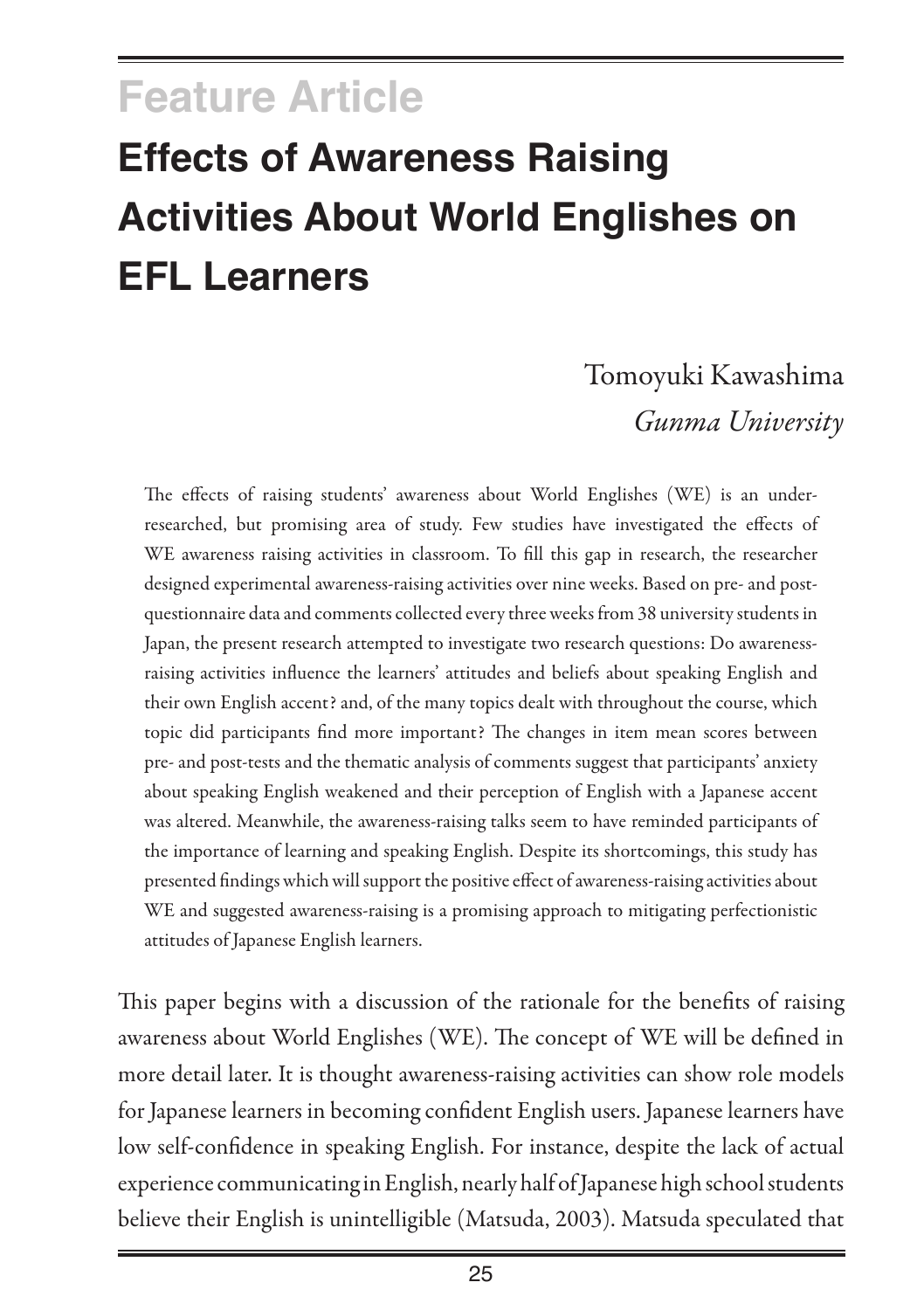their lack of awareness that English serves the wide range of functions in the world reinforced the perception that English spoken by Japanese is "either Japanese or incorrect English that deviated from the 'real' English of native speakers" (p. 493). Despite changes that the English education in Japan has gone through in the past few decades, little change seems to have occurred in terms of student attitude toward speaking. Ryan (2009) argued that for most of the secondary school students in Japan, English is "stripped of any communicative function" and that it exists "as content for a series of examinations" (p. 125). Speaking has not been emphasized as much as reading and listening in the classroom at senior high schools because English speaking abilities are not tested most of the time in the entrance examinations to college. For example, Butler and Iino (2005) reported swift reactions of some high schools and cram schools in response to the introduction of a listening section to the standardized entrance examination for college, Center Test, in 2006.

Though underemphasized in Japan, the teaching of pronunciation is of great importance. The goal of teaching English pronunciation is not necessarily to try to make students sound like native speakers (NSs) of English (Riney, Takada, & Ota, 2000). Cook (2005) maintained "teaching should try to make them [students] independent L2 users who can function across two languages" (p. 53). Matsuda's (2003) finding that one out of two Japanese high school students believe their spoken English is unintelligible suggests a reasonable possibility that raising awareness of English pronunciation may lead to a fairer perception of their own English.

The need to raise Japanese learners' awareness about WE can be argued from another perspective, too. The lack of Japanese students' awareness about the outer world has been discussed. For instance, the separation of an EFL classroom from the real communication is well illustrated in Yoshida (2002). He proposed the Fish Bowl and the Open Seas Models and contrasted the differences between a traditional EFL classroom and real interactions in the globalized world. Yoshida argued that Japanese learners of English live in an isolated, artificial environment and that they miss the opportunity to learn to accept differences in the use of English. One of the realistic purposes of the EFL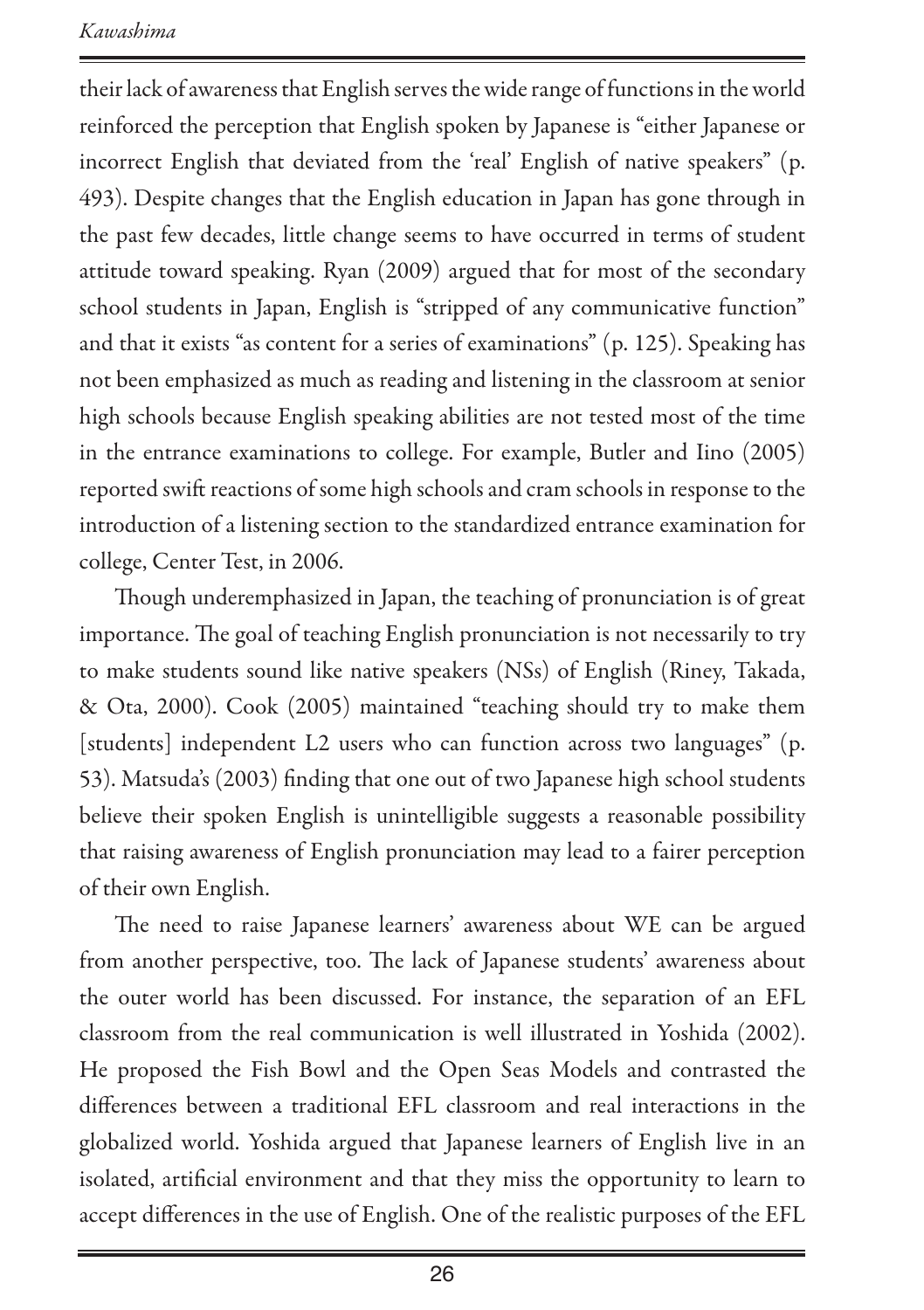classroom is to enable students to pass high-stakes examinations. However, the fundamental and primary purpose of language teaching is to prepare students for real communication. Therefore, the necessity from the viewpoint of preparation for future communication should be emphasized too. As Jenkins (2001) argued, learners' understanding of the sociolinguistic reality of varied use and users of English should be enhanced. For these two reasons, it is important for teachers to make their students more aware of the growing number of non-native English users and of the actual English use today.

The following sections describe some concepts related to learners' attitudes and beliefs, and WE. Self-confidence in using the L2 is defined as "low anxious affect and high self-perceptions of L2 competence" (Clément, Dörnyei, & Noels, 1994, p. 422). This means if learners feel less anxious about speaking English and if they think they can speak English, we can say the learners probably have a higher level of self-confidence in speaking English. Willingness to Communicate (WTC) in L2 is defined as the "probability of engaging in communication when free to choose to do so" (MacIntyre, Clément, Dörnyei, & Noels, 1998, p. 546). Yashima (2002) conceptualized attitude toward the international community that influences English learning and communication among Japanese learners as International Posture. Referring to the components of the concept, she presented interest in foreign or international affairs, willingness to go overseas to stay or work, readiness to interact with intercultural partners, and openness or a nonethnocentric attitude toward different cultures (Yashima, 2002).

Key concepts related to WE will be reviewed in this paragraph. The Three Concentric Circle Model (Kachru, 1989) illustrates how the English language is spread, acquired, and used in the world. The Inner Circle represents native English speaking countries, whereas the middle and outermost circles represent non-native English speaking countries. People born in the Inner Circle countries are considered by and large to speak English as a native language (ENL). The middle circle is called the Outer Circle, Where English is used as an official language and people speak English as a second language (ESL). The outermost circle called the Expanding Circle represents the rest of the world where English is spoken as a foreign language (EFL). The concept of WE places a primary focus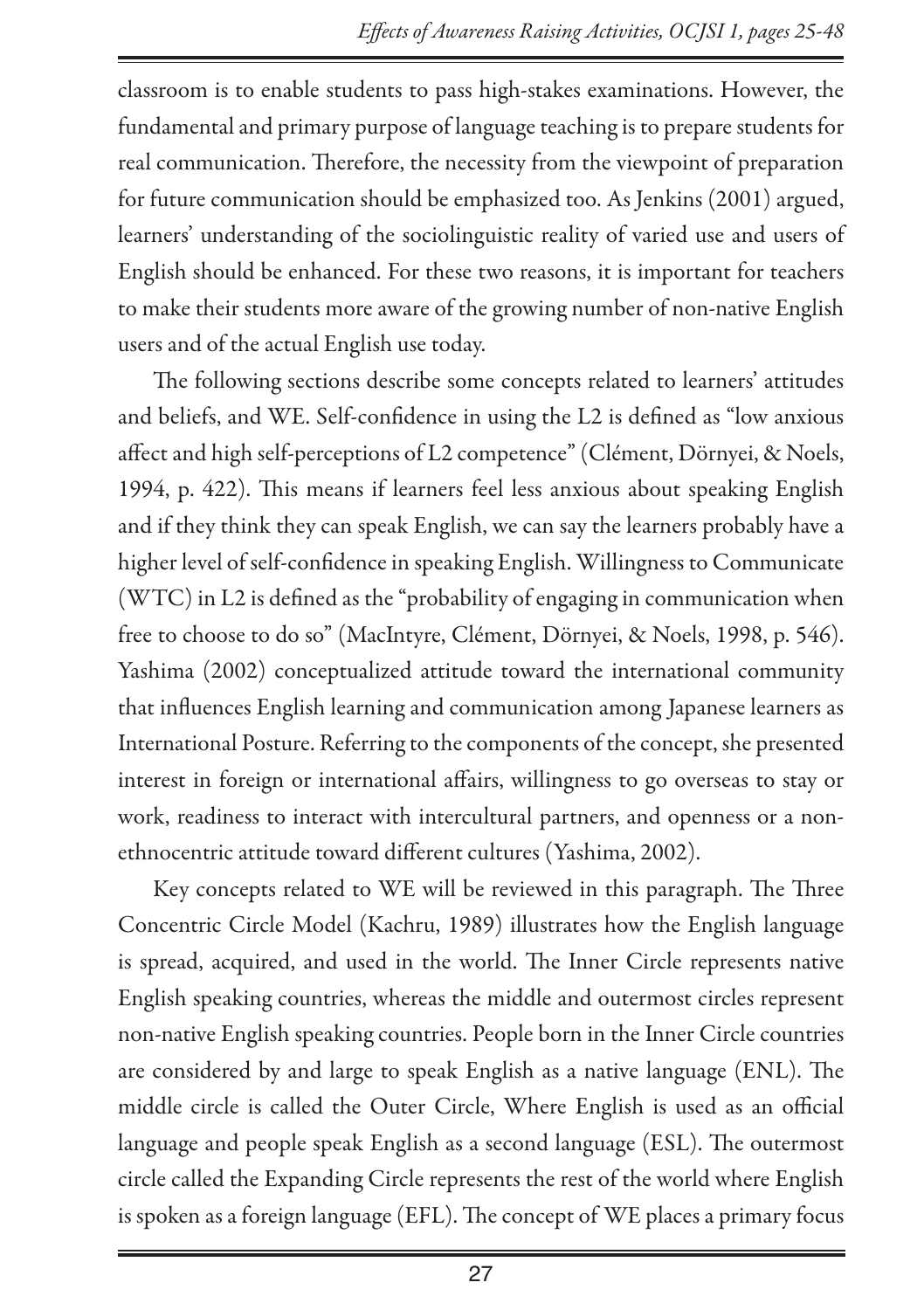*Kawashima*

| Researcher (Year)               | Participant         | Duration    | Location             |  |  |  |  |  |  |
|---------------------------------|---------------------|-------------|----------------------|--|--|--|--|--|--|
| Ates, Eslami, and Wright (2015) | Preservice teachers | 4 sessions  | <b>United States</b> |  |  |  |  |  |  |
| Baik and Shim (2002)            | English majors      | 15 weeks    | Korea                |  |  |  |  |  |  |
| Brown (2008)                    | Non-Eng. majors     | 90 min each | Japan                |  |  |  |  |  |  |
| Chang (2014)                    | English majors      | Semester    | Taiwan               |  |  |  |  |  |  |
| Galloway (2013)                 | Non-/Eng. majors    | 13 weeks    | Japan                |  |  |  |  |  |  |
| McLean (2004)                   | Non-/Eng. majors    | 3 days      | Japan                |  |  |  |  |  |  |
| Morrison and White (2005)       | English majors      |             | Japan                |  |  |  |  |  |  |
| Sung (2015)                     | Non-Eng. majors     | 4 weeks     | Hong Kong            |  |  |  |  |  |  |
| Sutherland (2006)               | Non-/Eng. majors    | 13 weeks    | Japan                |  |  |  |  |  |  |
| Takagaki and Tanabe (2004)      | High school Ss      | 11 weeks    | Japan                |  |  |  |  |  |  |
| Tanghe (2014)                   | English majors      | 15 weeks    | Korea                |  |  |  |  |  |  |

Table 1 *Classroom Activities Documented in Literature*

on the use of English in the Outer and Expanding Circles, and it acknowledges and respects differences in English (Kachru, 1993). The concept of English as a Lingua Franca (ELF), which has been advocated since the turn of the millennium, aims to shed further light on the legitimacy of non-native English varieties ( Jenkins, 2006). Those who teach with the concept of ELF are accepting different varieties. However, for those who teach EFL, only native English is the norm, and that is the target for our EFL learners.

#### **Pedagogical Approaches**

A preliminary search was conducted in the ERIC (Education Resources Information Center) database with such key words as "awareness", "Englishes", "accent," and "teach" to identify awareness-raising classroom activities documented in the literature. The search resulted in 11 studies (Table 1). Six were conducted in Japan, and the remaining studies were administered in Hong Kong, Korea,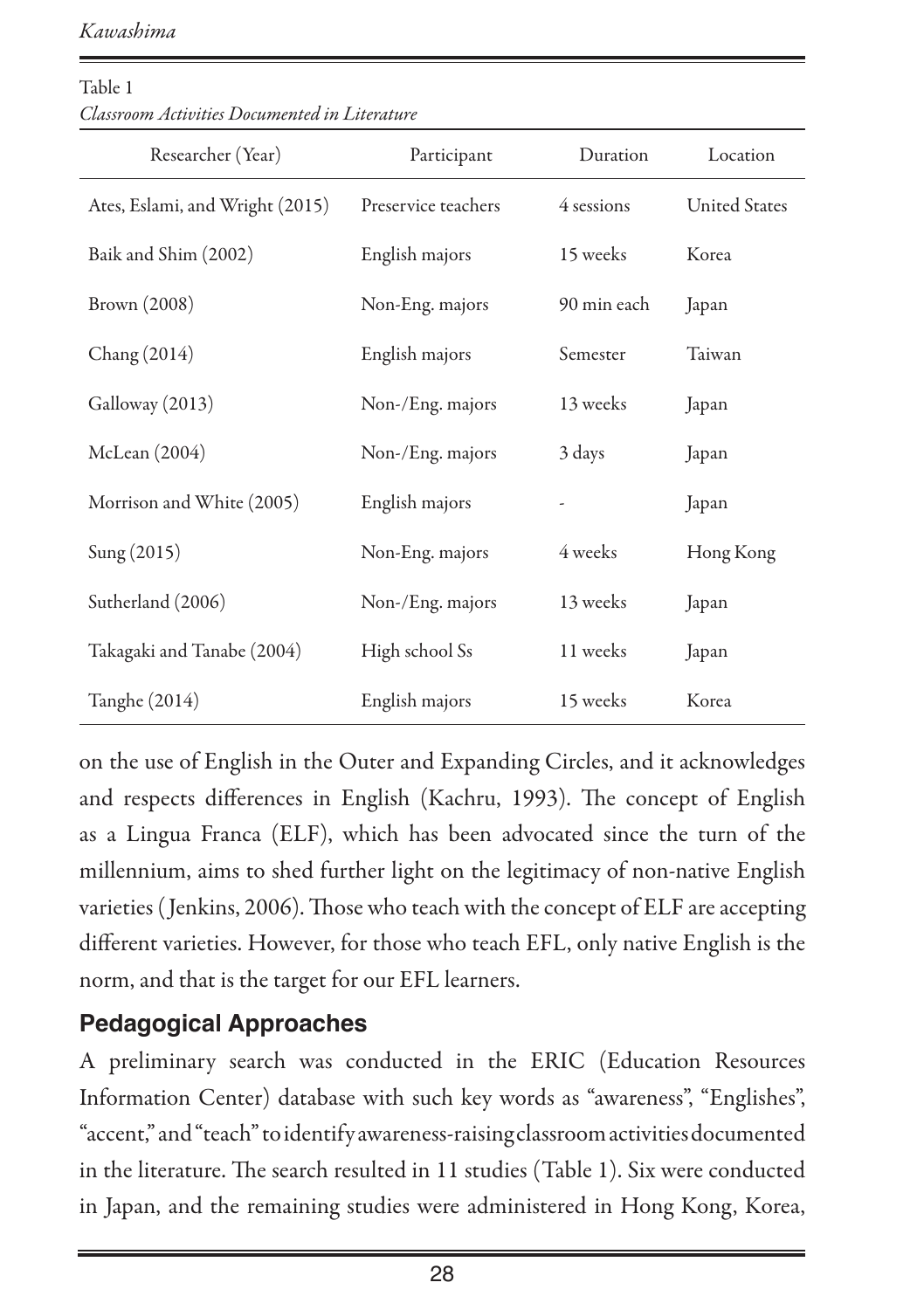Taiwan, or the US. All the activities were designed to raise awareness about WE.

The following paragraphs will describe classroom activities from Table 1 studies according to the topics discussed in each activity. The activities will be presented in the following three topics: listening proficiency, discussions, and awareness raising. Multiple references to the same researcher is made when their activities are related to more than one topic.

First, in order to enhance listening proficiency, Ates, Eslami, and Wright (2015) used YouTube videos of non-native speakers (NNSs) in Europe and in Asia. Baik and Shim (2002) exposed their students to Inner, Outer, and Expanding Circle Englishes by leading them to the websites of radio stations around the world. Similarly, Sutherland (2006) gave lectures in order to orient students towards various concepts of WE before asking students to access aural materials on the internet and listen to WE individually. Brown (2008) showed students video interviews of their Japanese, Korean, and Russian faculty who were well-known to them and who did not specialize in English. Galloway (2013) asked students majoring in English to listen to English speakers of their choice over 13 weeks. They were instructed to listen for 10 minutes at one time, and write their reflections in the journal. Sung (2015) asked university students in Hong Kong to watch a video clip of an interview with a linguist, David Crystal, and answer questions, e.g., "What should teachers tell their students about language variation?" Secondly, Galloway (2013) gave reading assignments about WE to English majors in Japan, standard language ideology, and ELF research, whereas Baik and Shim (2002) asked Korean university students majoring in English to write their opinions on fallacies on English education in Korea.

Awareness raising was conducted through a variety of discussions. For example, Ates et al. (2015) led discussions with pre-service teachers in the US about the issues related to a dichotomy between native and non-native English speakers, and ownership of English. They held another discussion online using a discussion board, where participants chose a character from a Disney or any other animated film who spoke with an accent and discussed why they thought the specific accent was chosen for that character. Chang (2014) held discussions at a college in Taiwan on the spread of English as the global lingua franca, as well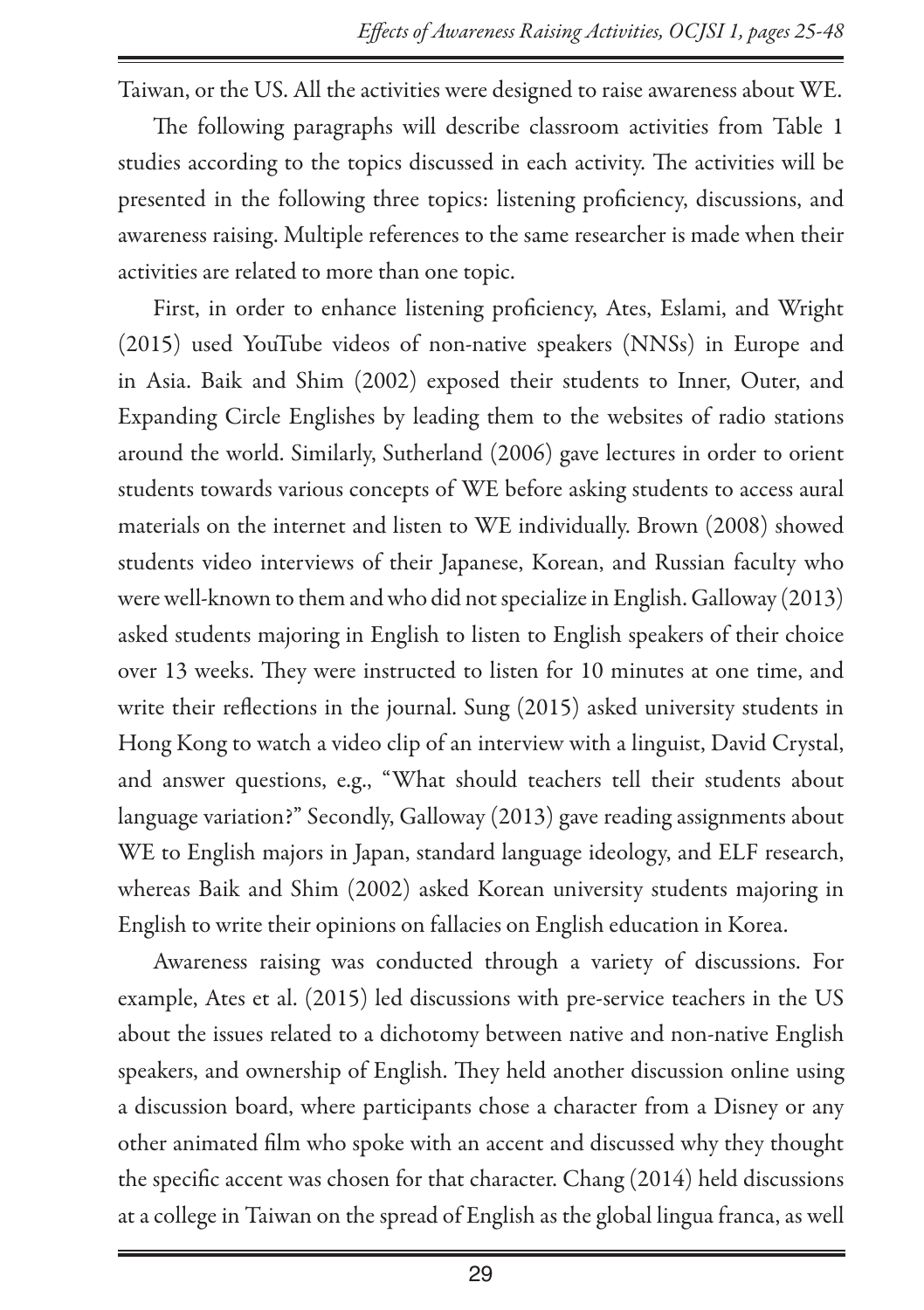as language death and preservation. In Galloway's (2013) course, advanced level Japanese university students had discussions on the advantages and disadvantages of the spread of English and ELF. Tanghe (2014) designed an interesting discussion on the native and non-native dichotomy. Students were given a scenario where they were on the hiring committee for a new English professor at a university in Korea. One applicant was an American who had a 10-yearlong working experience in a bank in the US and a one-year-long experience at a language school in Korea. The other applicant was a Thai majoring in English education who had taught English at a university in Thailand for 10 years. Students discussed who they would hire and why.

Finally, awareness raising was conducted as comprehensive experiential activities as well. McLean (2004) proposed a three-day project in small groups. University students were instructed to study the history, status, and use of English in one of the Outer Circle or Expanding Circle countries, and present the results of their research in class. Ates et al. (2015) invited 12 international graduate students to the classroom, and the students talked about the status of English and the varieties of English in their countries. Then, they joined a group discussion with participants. As a course assignment, Baik and Shim (2002) asked students to interview three speakers from each concentric circle. Takagaki and Tanabe (2004) reported on two courses offered at a public senior high school in Japan over 11 weeks. Students met for an English-mediated class by WE speakers once a week, and they met again for a follow-up class in Japanese. They invited a Filipino speaker of English to teach home economics and an Indonesian teacher to assist her. In addition, a course in politics and economics was taught by a Dutch speaker of English.

This section presented awareness-raising activities conducted in the classroom. However, none of the studies described above used experimental design, nor did they examine the effects of raising awareness. In order to fill this lack of research and explore the effects on Japanese learners of English, awarenessraising classroom activities were developed with experimental design. This study attempts to investigate two research questions. RQ1: Do awareness-raising activities influence the learners' attitudes and beliefs about speaking English and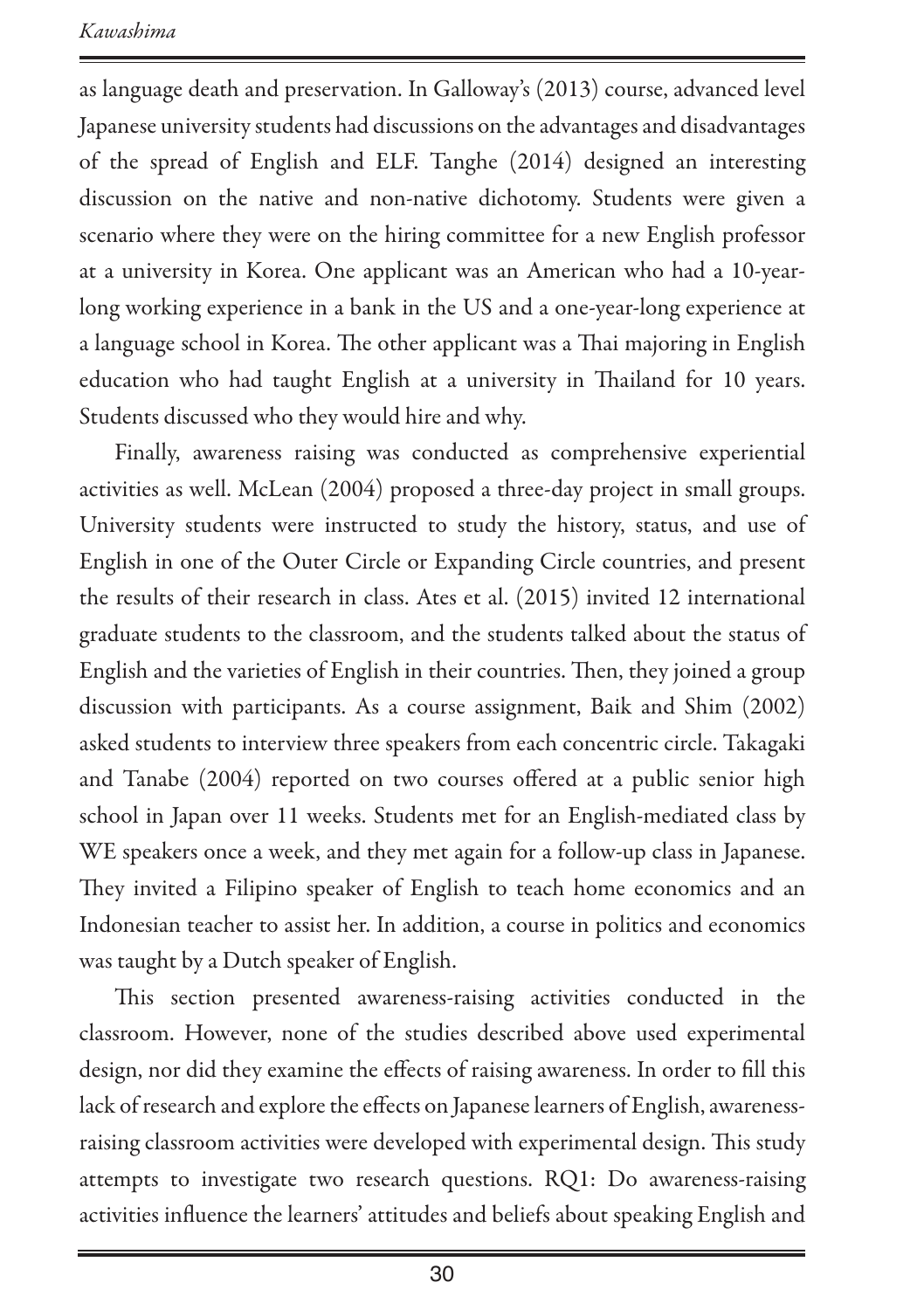their own English accent? RQ2: Of the many topics dealt with throughout the course, which topic did participants find more important?

### **Methods**

#### **Participants and Procedures**

A total of 42 second-year university students majoring in health sciences participated in this study. The experiment was conducted in the regular classes of a required English course, of which the researcher was in charge. Informed consent was obtained in writing from all students before the experiment. However, the data of four students who did not attend all data collection sessions were excluded from analyses, which made the number of final participants 38 (female  $= 26$ ; male  $= 12$ ). Their first language was Japanese, and their overseas experiences were unknown. The university administered a standardized English proficiency test called Visualizing English Language Competency (VELC) Test to all the students as the placement test. The average score of 543.5 for this group suggested that their English abilities were slightly higher than those of the average Japanese university students. A rough conversion table of the scores between the VELC Test and the TOEIC Test is available at<https://www.velctest.org/outline/>, and the average score for this group was equivalent to 511.8 of the TOEIC.

Participants listened to 10-minute talks by their teacher every week except for the tenth week when they watched a TV program. The topics of teacher talks and TV program are provided in Table 2. The topics included research findings about the effects of accents on comprehension. Some papers used in the talks are dated. However, they were included in the topics for the sake of their unique findings. For instance, a strong accent did not necessarily affect intelligibility of NNS English (Munro & Derwing, 1995); an English speech made by a Japanese speaker was found to be intelligible 75% of the time by the listeners from 11 countries, and intelligibility of the Japanese speaker was ranked third among seven speakers (Smith & Rafiqzad, 1979). The TV program viewed in week 10 introduced Japanese businessmen who were struggling with English due to their recent job requirements. In the latter half of the program, Kumiko Torikai, Professor Emeritus at Rikkyo University, emphasized the importance of putting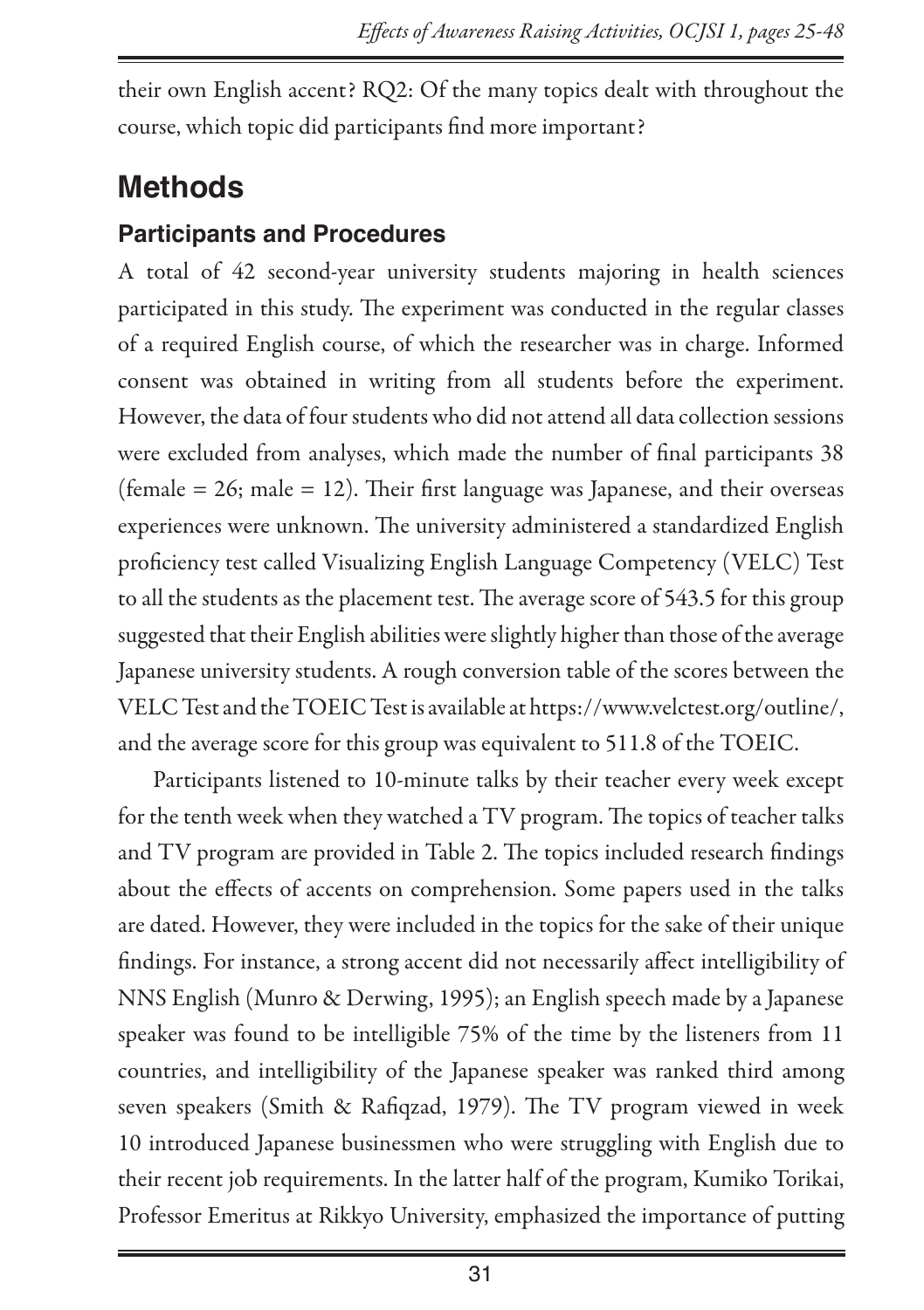| Table 2                                                  |        |
|----------------------------------------------------------|--------|
| Topics Covered in Awareness-raising Classroom Activities |        |
| Week                                                     | Topics |

| Week         |    | Topics                                                                                                                                                                      |
|--------------|----|-----------------------------------------------------------------------------------------------------------------------------------------------------------------------------|
| $\mathbf{1}$ | 1. | Native language, official language, and foreign language                                                                                                                    |
|              | 2. | Kachru's three concentric circle model                                                                                                                                      |
|              | 3. | Population of six English speaking countries (= the Inner Circle countries)                                                                                                 |
|              | 4. | 54 countries in the British Commonwealth                                                                                                                                    |
|              | 5. | Population of the world                                                                                                                                                     |
|              | 6. | Who are English speakers?                                                                                                                                                   |
| 2            | 1. | Percentage of global interaction involving NSs (Graddol, 2006)                                                                                                              |
|              | 2. | National breakdown of assistant language teachers in Japan                                                                                                                  |
|              | 3. | Countries NNS assistant language teachers in Japan come from                                                                                                                |
|              | 4. | Percentage of Americans/Australians who speak languages other than English at<br>home                                                                                       |
|              | 5. | Percentage of Singaporeans who speak English at home                                                                                                                        |
|              | 6. | Genetic NSs and functional NSs                                                                                                                                              |
| 3            | 1. | Newspaper article "French Pride Tested at EU Summit"                                                                                                                        |
|              | 2. | Language choice by the heads of state at the UN General Assembly (Kawashima,<br>2014)                                                                                       |
|              | 3. | "Kodokan" judo and international judo                                                                                                                                       |
|              | 4. | Ownership of judo and ownership of English                                                                                                                                  |
| 4            | 1. | Accents and dialects                                                                                                                                                        |
|              | 2. | Types of accents                                                                                                                                                            |
|              | 3. | Roles of accents: Accents as group/individual/affective markers                                                                                                             |
|              | 4. | What is Standard English?                                                                                                                                                   |
|              | 5. | Critical Period Hypothesis                                                                                                                                                  |
| 5            | 1. | Concepts of EIL, WE, and ELF                                                                                                                                                |
|              | 2. | Changes in the English stipulated in the Courses of Study                                                                                                                   |
| 6            | 1. | Strength of accents and intelligibility (Munro & Derwing, 1995; Derwing &<br>Munro, 2008; Anderson-Hsieh & Koehler, 1988)                                                   |
|              | 2. | Speech rate and intelligibility                                                                                                                                             |
| 7            | 1. | Background knowledge about the topic and intelligibility (Gass & Varonis, 1984)                                                                                             |
|              | 2. | Familiarity with the accent and intelligibility (Derwing & Munro, 1997)                                                                                                     |
|              | 3. | Recognition of accents and speakers' countries of origin (Bayard, 1991)                                                                                                     |
| 8            | 1. | Intelligibility of NNS English (Smith & Rafiqzad, 1979)                                                                                                                     |
| 9            | 1. | TV Program: NHK's "kuroozu appu gendai" or Today's Close-Up titled<br>"Dokomade Hitsuyo? Nihonjin No Eigo" or "To what extent do the Japanese<br>need English?" (NHK, 2009) |

 $\overline{\phantom{a}}$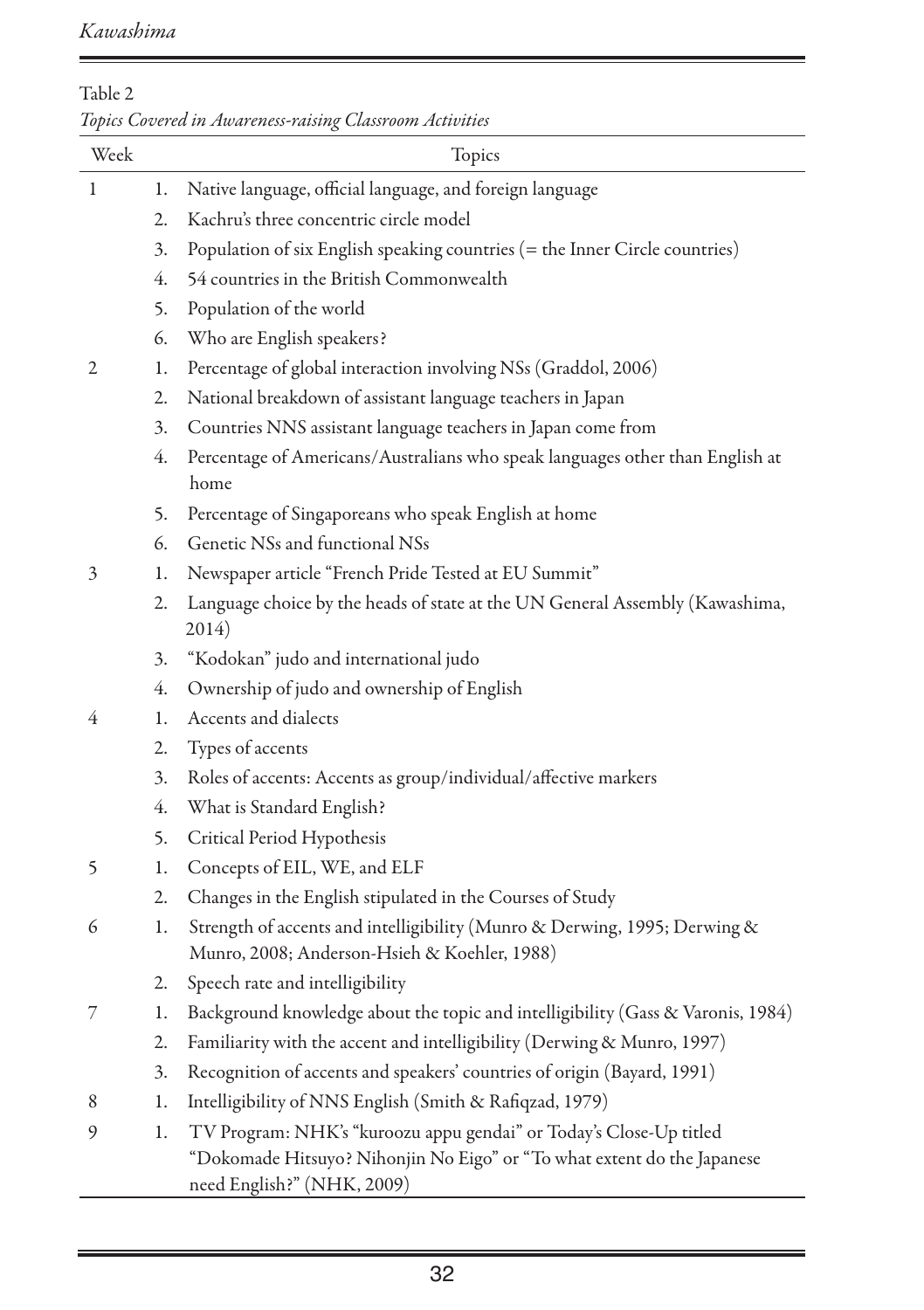their thoughts into words before worrying about grammar or pronunciation.

#### **Data Collection and Analysis**

The experiment lasted for 11 weeks. An identical questionnaire was administered in week 1 as the pre-test and in week 11 as the post-test. Participants attended awareness-raising activities over nine weeks (week 2 to week 10). Student journals were collected every three weeks during the experiment (week 4, week 7, and week 10). Students were asked to write in Japanese what they had felt or thought after listening to the teacher talk about accents on a piece of paper.

A specifically designed questionnaire with 70 test items was administered as pre- and post-tests. Those 70 items, some of which were from previous studies, were intended to elicit the following learner beliefs and attitudes: Anxiety about Speaking English ( *n* = 7), Self-Confidence in One's Ability to Master English (  $n = 6$ ), Liking for Speaking English ( $n = 3$ ), Aspiration for Better Pronunciation ( $n = 4$ ), Recognition of Correct Pronunciation ( $n = 3$ ), Ideal L2 Self ( $n = 6$ ), International Posture ( $n = 16$ ), WTC ( $n = 8$ ), Perception of English accents ( $n$ = 3), Self-evaluation of English speaking proficiency ( *n* = 1), Attitudes toward NS accents ( $n = 6$ ), and other seven items related to pronunciation and speaking English. The test items except for four items that were not discussed in the paper are presented in Appendices A, B, and C with the notes from which studies they were adopted. The number of items differed in the original studies, so there were varying numbers of items.

The questionnaire had three types of test items. For the first type of test items, participants were instructed to indicate the extent to which they agreed to each statement by choosing from 1 (strongly disagree), 2 (disagree), 3 (neither disagree nor agree), 4 (agree), and 5 (strongly agree). The second type of test items adopted a semantic differential technique in which five 5-point scales labelled by bipolar adjectives were used to elicit participants' impressions or attitudes toward certain accents. Third, there was one test item for self-evaluation of English speaking proficiency which asked participants to choose one can-do statement.

The analysis of student journals started with typing all the comments in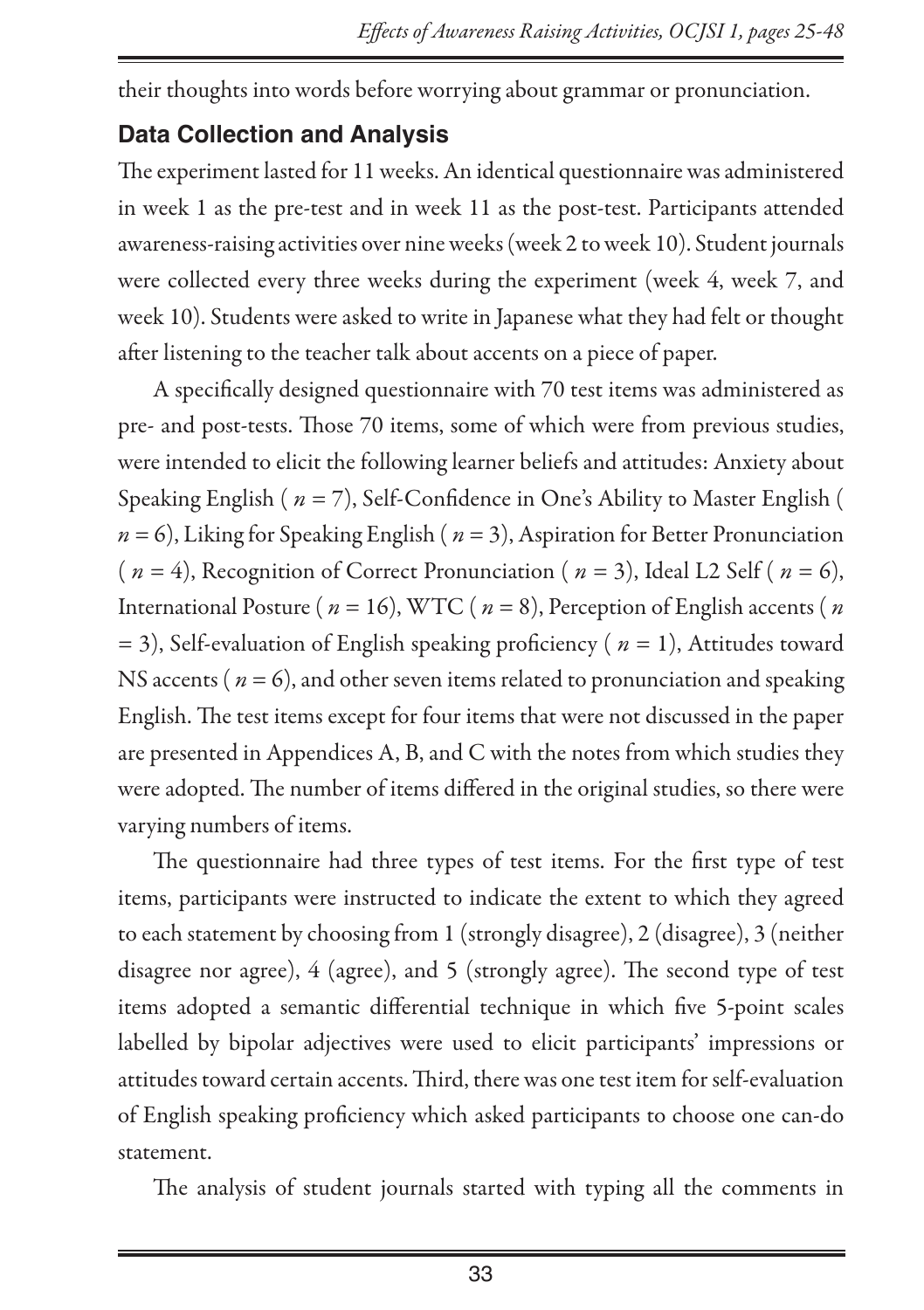Japanese on a computer. Then, by identifying key words or words that occurred frequently, data were coded and classified in order to extract themes with an English translation (by the author). Some participants' individual reflections on a particular point contained more than one discrete comment. So, judging from overall meanings which the researcher assumed they intended to convey, their reflections were divided into smaller comments so that each comment would contain a single point of view. Translation into English was done by the researcher. To protect anonymity, participants were numerically coded from S1 to S38.

### **Results**

Positive treatment effects were observed in the rating of test items related to "anxiety about speaking English", "self-confidence in one's ability to master English", "perceptions of English pronunciation", and "attitudes toward American and Japanese accents". A drop in the ratings of Items 1 and 4 indicated that participants' anxiety about speaking English weakened after the awarenessraising activities. On the other hand, the ratings of Items 2 and 6, which referred to "self-confidence in one's ability to master English", went up. Moreover, the increased rating of Item 67 shows that participants' perception of their own English accent turned more positive. Items 22 and 65 tested how (un)important participants think it is to sound like NSs. The marked fall in the ratings suggests that participants came to think that communication is more important than sounding like a NS.

Table 3 presents the result of the translated thematic classification of participants' comments collected through students' journals at week 4 (time 1), week 7 (time 2), and week 10 (time 3). A total of 238 comments were sorted into eight topics: speaking English, linguistic situation, English ability and language learning, accents, intelligibility, English speakers, ownership of English, and items unrelated to the themes of this research. The topics are presented in the descending order in terms of the total number of comments collected at the three data collection points. It should be noted that different results were recorded at different times.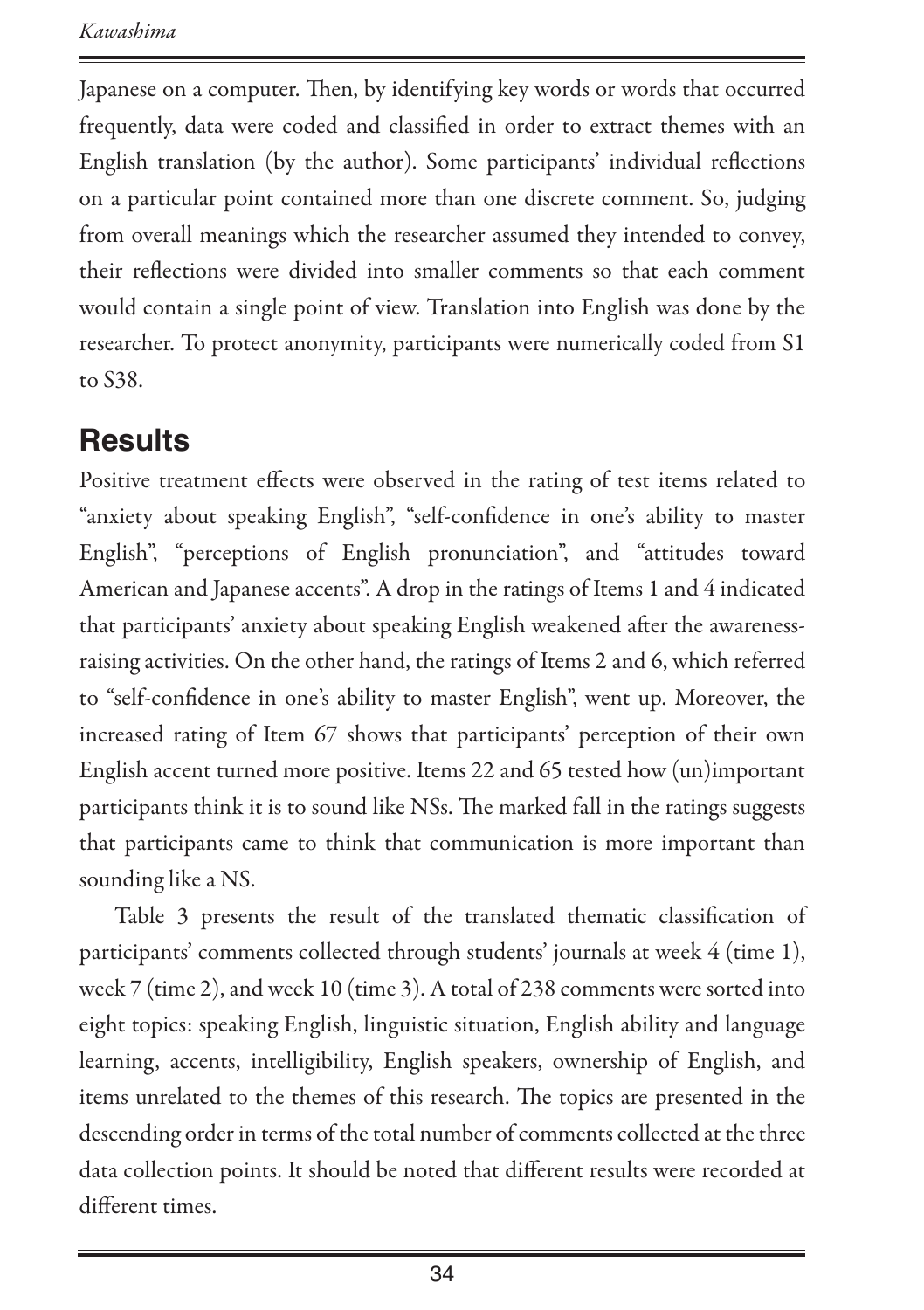| Topic                                    | Time 1<br>$(n = 75)$ | Time 2<br>$(n = 71)$ | Time 3<br>$(n = 92)$ | Total<br>$(N = 238)$ | $Total(\% )$ |
|------------------------------------------|----------------------|----------------------|----------------------|----------------------|--------------|
| Speaking English                         | 23                   | 5                    | 27                   | 55                   | 23.1         |
| Linguistic situation                     | 18                   | $\mathbf{1}$         | 23                   | 42                   | 17.6         |
| English ability and<br>language learning | $\overline{2}$       | 8                    | 31                   | 41                   | 17.2         |
| Accents                                  | $\mathbf{0}$         | 32                   | $\mathbf{0}$         | 32                   | 13.4         |
| Intelligibility                          | $\mathbf{0}$         | 22                   | 9                    | 31                   | 13.0         |
| English speakers                         | 22                   | $\overline{2}$       | $\mathbf{1}$         | 25                   | 10.5         |
| Ownership of English                     | 7                    | $\mathbf{0}$         | $\mathbf{0}$         | 7                    | 2.9          |
| Others                                   | 3                    | 1                    | $\mathbf{1}$         | 5                    | 2.1          |

Table 3 *Thematic Classification of Participants' Comments*

The topic which participants commented on most throughout the course was speaking English (23.1% of the total number of comments throughout the course). The teacher talks may have reminded participants of the importance or need of learning and speaking English. Some participants felt the need to learn English when they heard that Japanese leaders did not address the United Nations General Assembly in English (S15, S25, S35: Time 1). Many participants were encouraged by Prof. Torikai. One quoted her comment "We tend to care about grammar and pronunciation in speaking English. However, what is truly important is to speak English no matter how short it might be with confidence and show this is my English" (S1: Time 3). After this student agreed to Torikai's speech, she went on to state, "The fact that English has become a language for communication around the world means that English is, in fact, just a tool for communication among NNSs." Furthermore, it is possible that some participants' interest in English and their interest in speaking English was enhanced. For instance, one participant wrote "I will learn English with a new knowledge that English is not just used among native speakers but that it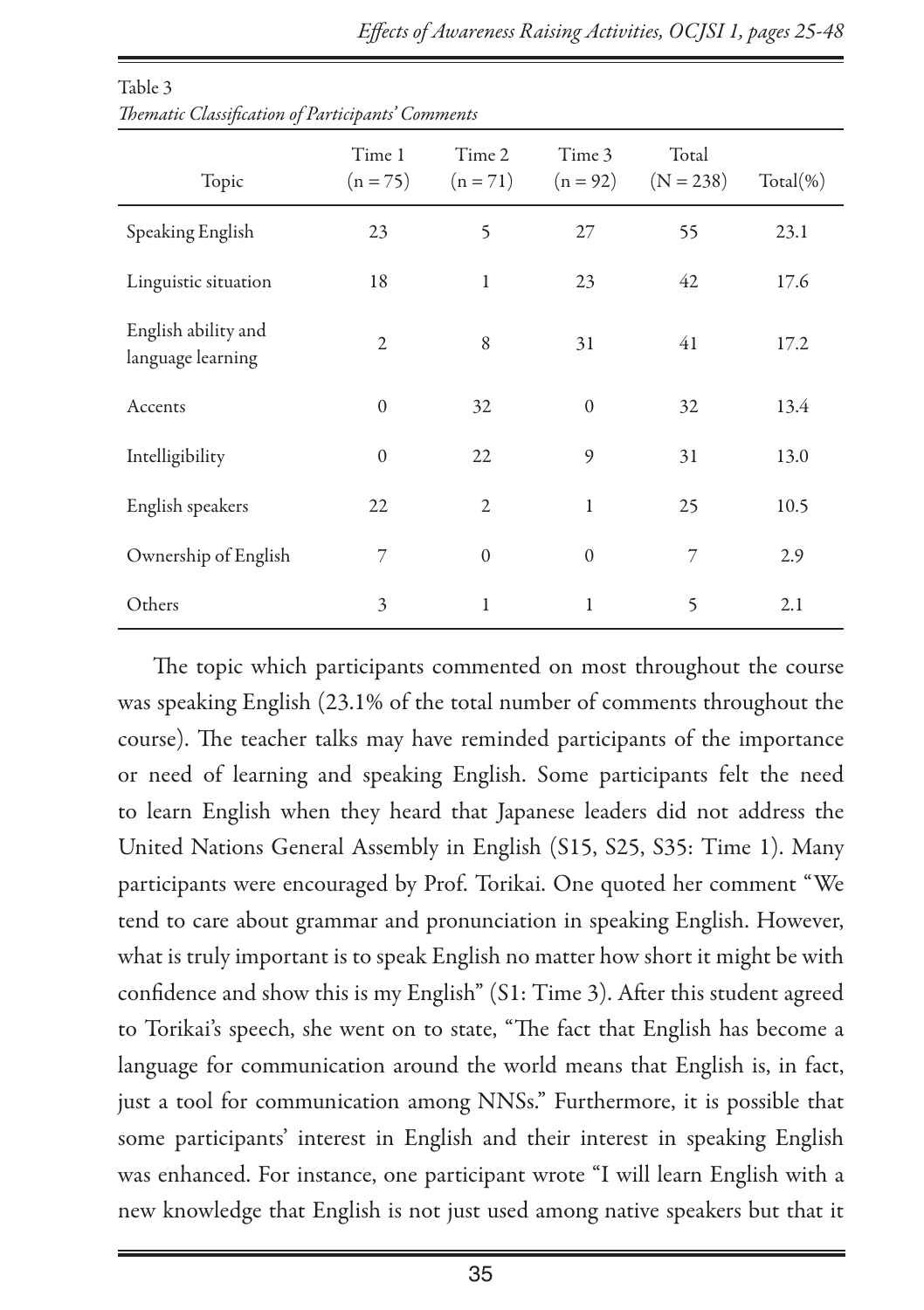is spoken as a world language" (S29: Time 1). After they listened to the talks on accents, there seemed to be a shift in their goals. One participant commented, "When I study English, I always care about my own English pronunciation which is not 'perfect' or 'beautiful'. However, many accents are spoken in the world, and we can communicate with each other (using English) with accents. I thought it important to become more confident in speaking English" (S30: Time 2).

Of the two topics which were nearly tied for the second most popular (17.6% of the total comments), one was linguistic situation. This referred to multilingual societies outside of Japan, global spread of English, and language and language learning situations in Japan. The other topic, which was very close to the above in percentage (17.2%), was reflections about English ability and attitudes toward language learning. They referred to both participants themselves and Japanese learners in general. Some comments implied the development of positive learner belief in participants. For example, one participant wrote "I was poor at pronunciation, and I never ever wanted to try an English conversation. However, my feeling of inferiority toward English conversations became slightly weaker" (S32: Time 3). At the same time, comments emerged at Time 3 which saw a departure from previous perfectionistic attitudes that were held by the participants. "I think getting our feelings across in broken English is enough. I felt it is becoming more difficult to define what 'perfect English' is when varieties of people speak English" (S8: Time 3). "I thought the idea that there is no need to be perfect is a step which encourages me to continue my studies" (S38: Time 3).

Another pair of topics, namely accents (13.4%) and intelligibility (13.0%), were in the next group in ranking. The talks might be surprising for many participants who tend to aspire to speak English without an accent. The story that even NSs have accents may have been unexpected knowledge for them. The following comment shows a change in a student's perception: "Many people have accents. I used to think NSs are the best, but I came to think this was not true" (S6: Time 2). The topic of intelligibility included five comments that intelligibility is more important than perfect pronunciation. For instance,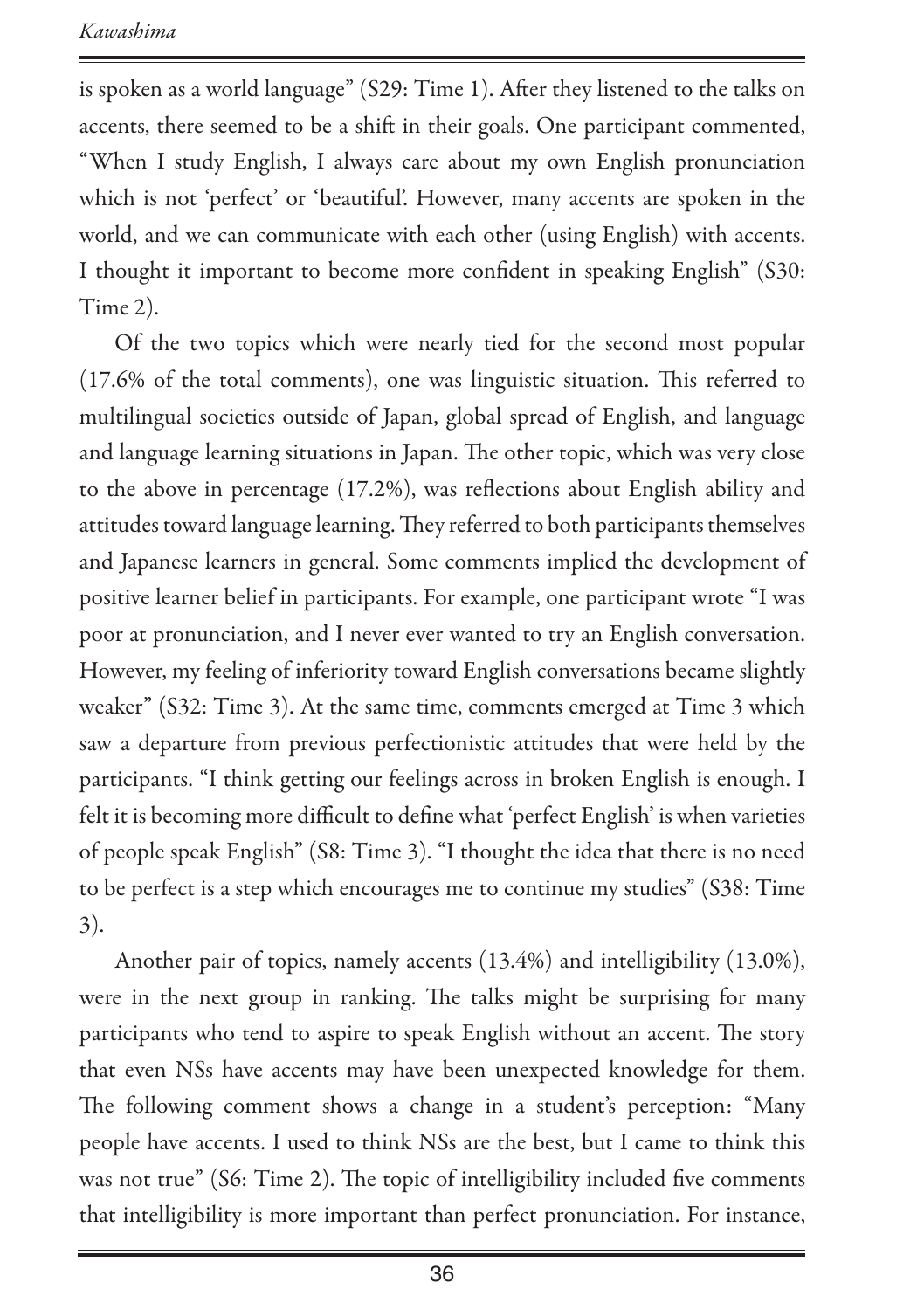a student added "Thinking that we don't need to be perfect might be the first achievable step" (S38: Time 3).

Many of the remaining comments referred to the number of English speakers and the definition of NSs. They tend to use the word "native (speaker)" frequently in Japanese perhaps without caring much about what it actually means. Therefore, they may have been surprised to learn about the conventional practice of defining the NS on the basis of the country the speaker comes from rather than on the basis of the English proficiency level they have achieved. One participant commented, "I thought as long as people come from a country where English is used, they will be NSs. However, I was surprised to know that only the people from certain countries are entitled to be NSs" (S31: Time 1). Another participant wrote, "I learned that it is difficult from the beginning to define the NS" (S27: Time 1). Others felt that they should familiarize themselves with English further when they found that NSs are only a small part of English users in the world and that most of them are NNSs.

### **Discussion**

Despite the growing number of awareness-raising activities in the classroom, little research has been done to examine the effects of raising awareness. This study was designed to help fill the gap in research. The first research question this study addressed was whether a set of 9-week awareness-raising activities (Table 2) would influence Japanese EFL learners' attitudes and beliefs about speaking English and their own English accent. Positive changes were observed in the ratings of some questionnaire items related to anxiety about speaking English and self-confidence in one's ability to master English. For instance, the rating of Item 4 "I feel shy when I speak English" dropped, and the rating of Item 6 "Japanese English can be understood by the people in the world" went up. This finding underlines a widely held argument that awareness-raising activities can introduce role models for Japanese learners in becoming confident English users.

The second research question was to ascertain, of many topics dealt with throughout the course, which topic Japanese learners would find more important. The thematic analysis of participants' responses revealed that the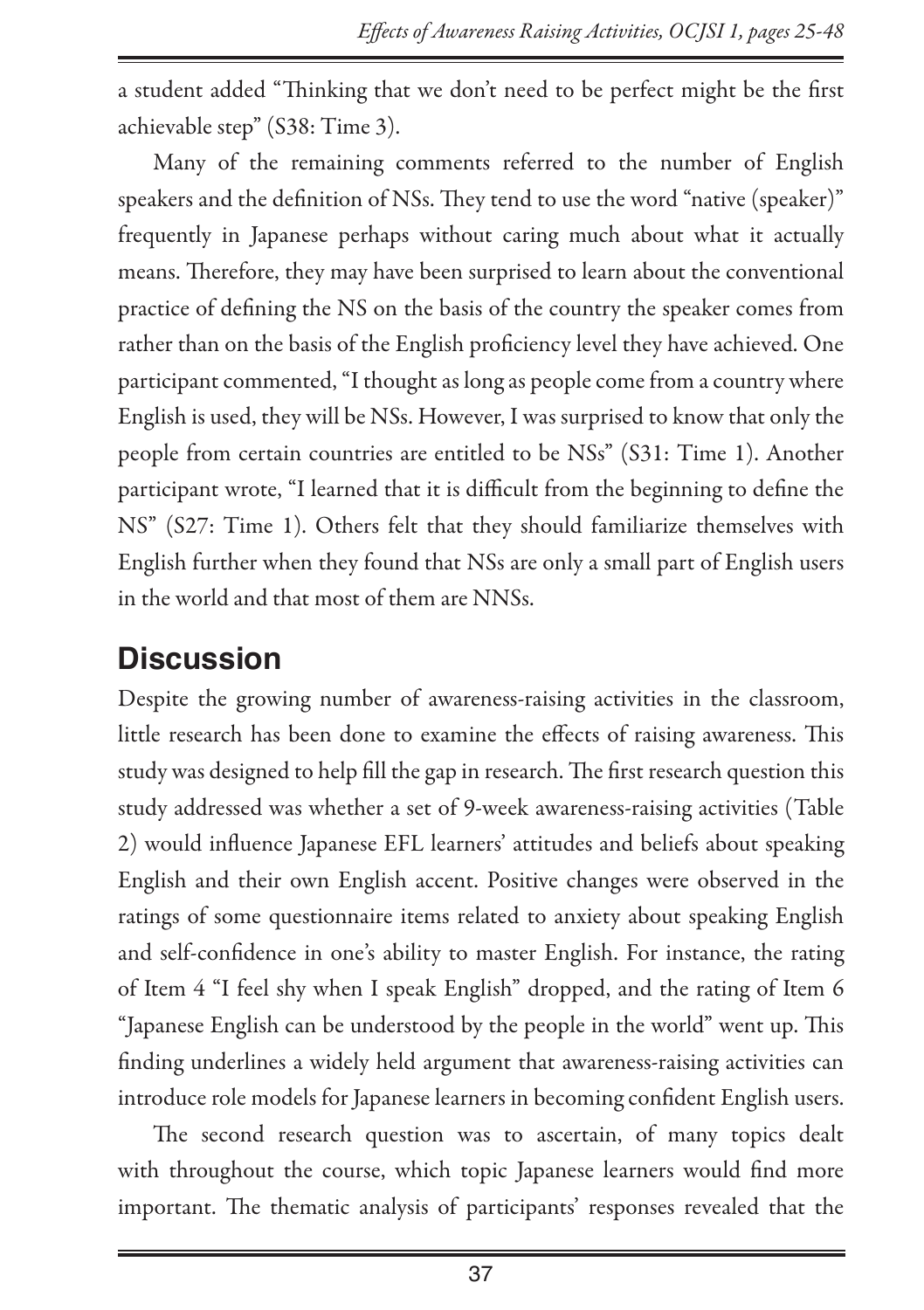importance or need of learning and speaking English was the topic most frequently discussed throughout the course. The responses in this classification also included participants' comments about their enhanced interest in English and in speaking English.

Moreover, an increased awareness about accents seemed to have contributed to a shift in participants' goals of language learning. One student (S30: Time 2) comment suggested that she was "emancipated" from a fallacy that her English pronunciation should be "perfect" or "beautiful" and she came to think speaking English confidently is more important. In addition, the second most popular references were to the ever-growing spread of English in the world and to the unfavorable comments about language and language learning situations in Japan. These findings seem to uphold the validity of the Yoshida's (2002) argument that Japanese learners, living in an isolated and artificial environment, miss the opportunity to learn to accept differences in the use of English.

Finally, this research is not free from limitations and there are ways to improve this research in the future. For instance, this study should be replicated with a larger sample or with a control and experimental groups. In addition, test items need to be reconsidered. Some items which seemed unrelated, e.g., WTC and International Posture, can be omitted and others such as self-evaluation of English speaking proficiency should be revised. Only one can-do statement was inefficient to measure learners' self-perceived proficiency levels in Japan, for they tend to value self-deprecation (Ohata & Christianson, 2008). Despite its shortcomings, this study has presented the meaningful findings. These results provided empirical support to the positive effects of awareness-raising activities about WE and suggested that awareness raising is a promising approach to mitigating perfectionism of Japanese English learners.

### **References**

Anderson-Hsieh, J., & Koehler, K. (1988). The effect of foreign accent and speaking rate on native speaker comprehension. *Language Learning*, *38*(4), 561-613. <https://doi.org/10.1111/j.1467-1770.1988.tb00167.x> Ates, B., Eslami, Z. R., & Wright, K. L. (2015). Incorporating world Englishes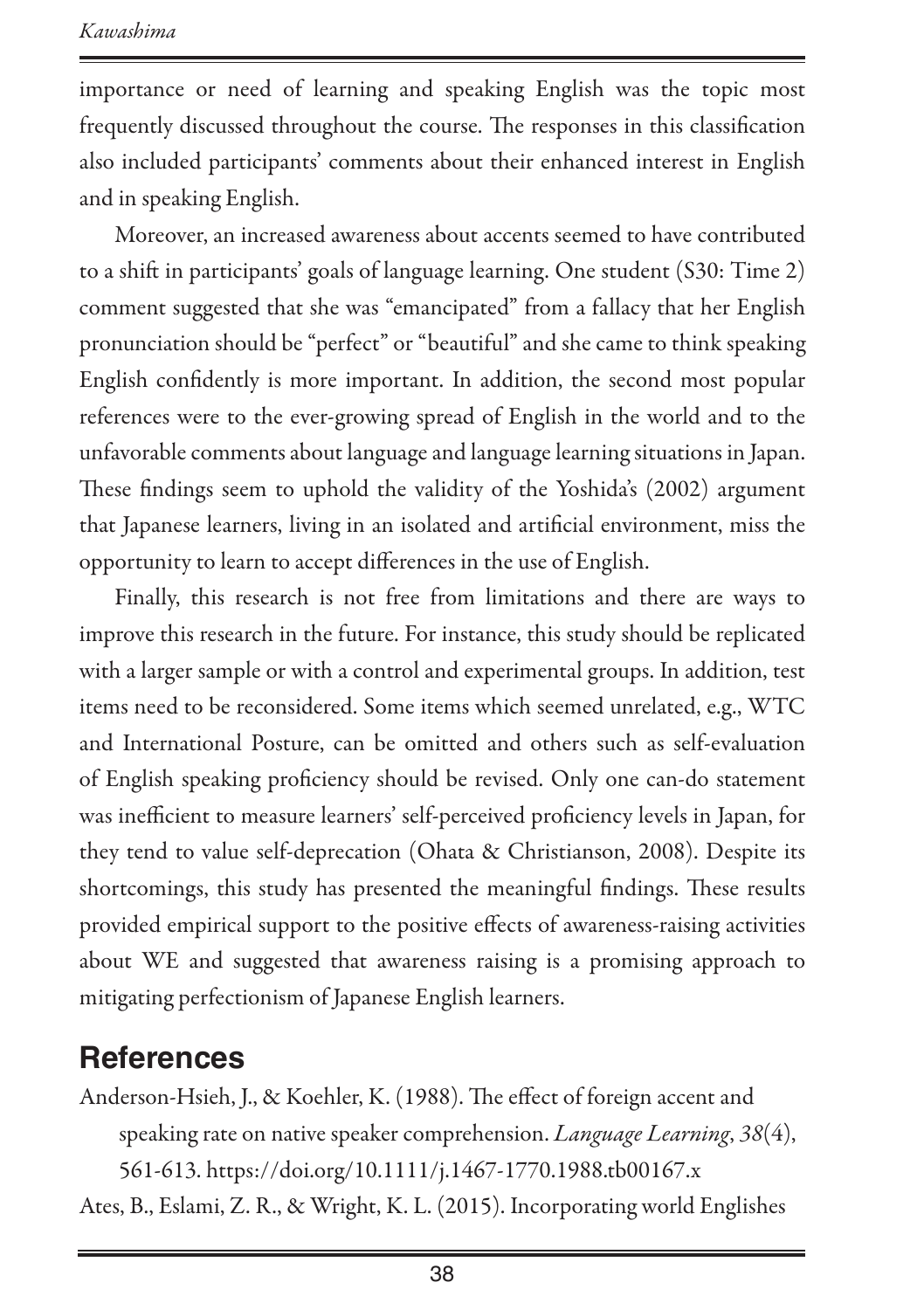into undergraduate ESL education courses. *World Englishes*, *34*(3), 485- 501.<https://doi.org/10.1111/weng.12149>

- Baik, M. J., & Shim, R. J. (2002). Teaching World Englishes via the Internet. *World Englishes*, *21*(3), 427-430. [https://doi.org/10.1111/1467-](https://doi.org/10.1111/1467-971x.00260) [971x.00260](https://doi.org/10.1111/1467-971x.00260)
- Bayard, D. (1991). A taste of Kiwi: Attitudes to accent, speaker gender, and perceived ethnicity across the Tasman. *Australian Journal of Linguistics*, *11*, 1-38.<https://doi.org/10.1080/07268609108599450>
- Brown, H. (2008). Role models for language identity: A video project. In K. Bradford Watts, T. Muller, & M. Swanson (Eds.), *JALT2007 Conference Proceedings*. Tokyo, Japan: JALT.
- Butler, Y. G., & Iino, M. (2005). Current Japanese reforms in English language education: The 2003 "Action Plan". *Language Policy*, *4*, 25-45. [https://doi.](https://doi.org/10.1007/s10993-004-6563-5) [org/10.1007/s10993-004-6563-5](https://doi.org/10.1007/s10993-004-6563-5)
- Chang, Y. J. (2014). Learning English today: What can World Englishes teach college students in Taiwan? How do World Englishes enlighten, empower, and influence Taiwanese college students' understanding, learning, and use of English? *English Today*, *30*(1), 21-27. [https://doi.org/10.1017/](https://doi.org/10.1017/s0266078413000527) [s0266078413000527](https://doi.org/10.1017/s0266078413000527)
- Clément, R., Dörnyei, Z., & Noels, K. A. (1994). Motivation, self-confidence, and group cohesion in the foreign language classroom. *Language Learning*, *44*(3), 417-448.<https://doi.org/10.1111/j.1467-1770.1994.tb01113.x>
- Cook, V. (2005). Basing teaching on the L2 user. In E. Llurda (Ed.), *Non-native language teachers: Perceptions, challenges, and contributions to the profession* (pp. 47-61). New York, NY: Springer.
- Derwing, T. M., & Munro, M. J. (1997). Accent, intelligibility, and comprehensibility. *Studies in Second Language Acquisition, 19*, 1-16. <https://doi.org/10.1017/s0272263197001010>
- Derwing, T. M., & Munro, M. J. (2008, March). *Putting accent in its place: Rethinking obstacles to communication.* Paper presented at the meeting of American Association for Applied Linguistics (AAAL), Washington, DC. Retrieved from [https://pdfs.semanticscholar.org/1e2a/](https://pdfs.semanticscholar.org/1e2a/b6c38c063f12aa92a881eb13cbadb66cdaa7.pdf)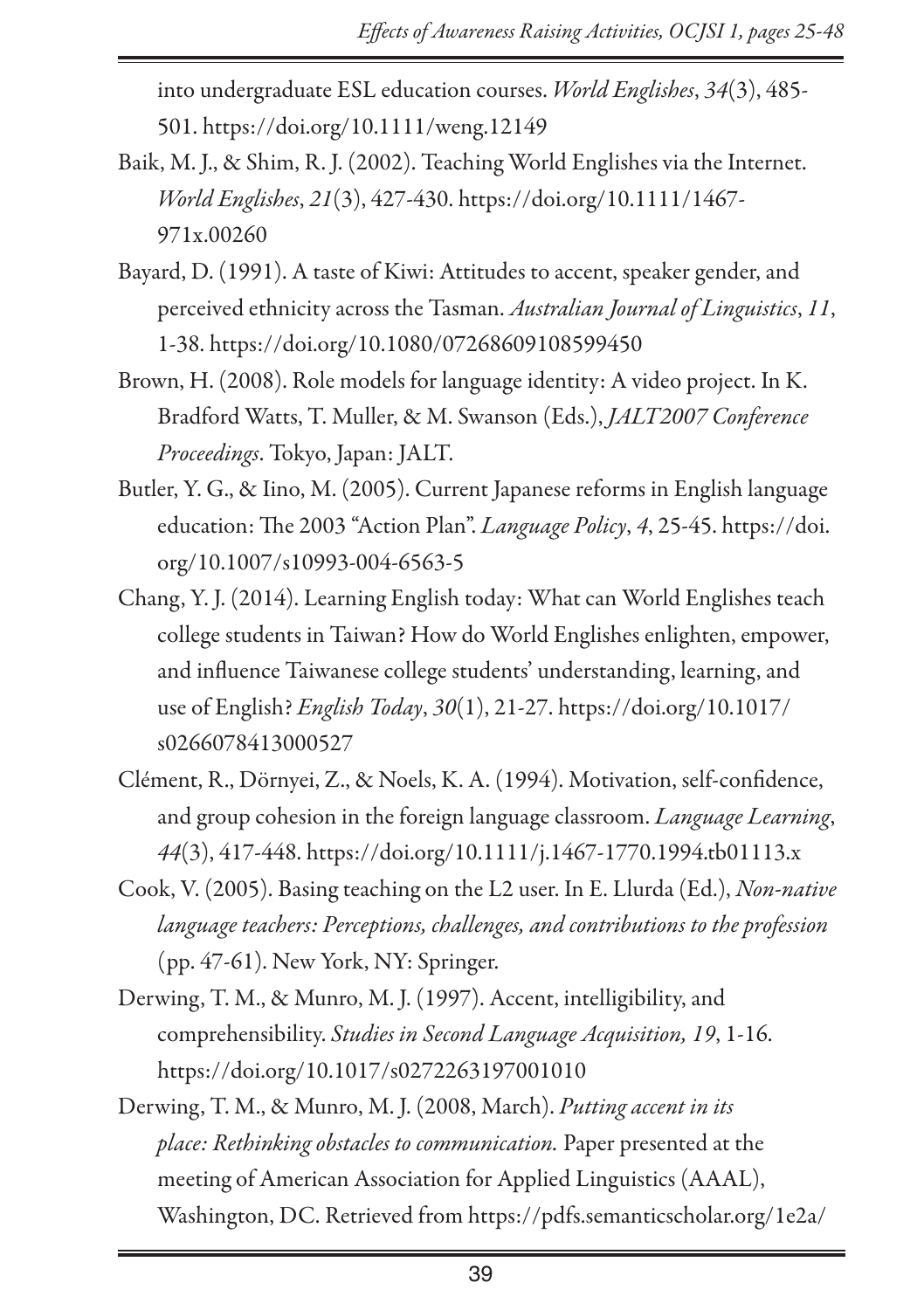[b6c38c063f12aa92a881eb13cbadb66cdaa7.pdf](https://pdfs.semanticscholar.org/1e2a/b6c38c063f12aa92a881eb13cbadb66cdaa7.pdf)

- Episcopo, S. A. (2009). *Non-native speaker attitudes toward non-native English accents* (Unpublished master's thesis). University of Texas at Austin, Austin, TX.
- Gass, S., & Varonis, E. M. (1984). The effect of familiarity on the comprehensibility of nonnative speech. *Language Learning, 34*(1), 65-89. <https://doi.org/10.1111/j.1467-1770.1984.tb00996.x>
- Galloway, N. (2013). Global Englishes and English language teaching (ELT) Bridging the gap between theory and practice in a Japanese context. *System, 41(3)*, 786-803.<https://doi.org/10.1016/j.system.2013.07.019>

Graddol, D. (2006). *English Next*. London, England: British Council.

- Guinn-Collins, S. (2011). *Motivation in later learners of Japanese: Self-Determination theory, attitudes and pronunciation* (Unpublished master's thesis). Portland State University, Portland, OR.
- Jenkins, J. (2001). *The phonology of English as an international language*. Oxford, England: Oxford University Press.
- Jenkins, J. (2006). Points of view and blind spots: ELF and SLA. *International Journal of Applied Linguistics, 16*(2), 137-162. [https://doi.org/10.1111/](https://doi.org/10.1111/j.1473-4192.2006.00111.x) [j.1473-4192.2006.00111.x](https://doi.org/10.1111/j.1473-4192.2006.00111.x)
- Kachru, B. B. (1989). Teaching world Englishes. *Indian Journal of Applied Linguistics, 15*(1), 85-95.
- Kachru, B. B. (1992). World Englishes: Approaches, issues and resources. *Language Teaching, 25*, 1-14. [https://doi.org/10.1017/](https://doi.org/10.1017/S0261444800006583) [S0261444800006583](https://doi.org/10.1017/S0261444800006583)
- Kawashima, T. (2013). *The effects of exposure to non-native English on selfconfidence of Japanese high school students* (Unpublished doctoral dissertation). Macquarie University, Sydney, Australia.
- Kawashima, T. (2014). *Is English Queens'? Language choice by the heads of states at the UN.* Paper presented at the meeting of International Association of Applied Linguistics (AILA) 2014, Brisbane, Australia.

MacIntyre, P. D., Clément, R., Dörnyei, Z., & Noels, K. A. (1998). Conceptualizing willingness to communicate in a L2: A situational model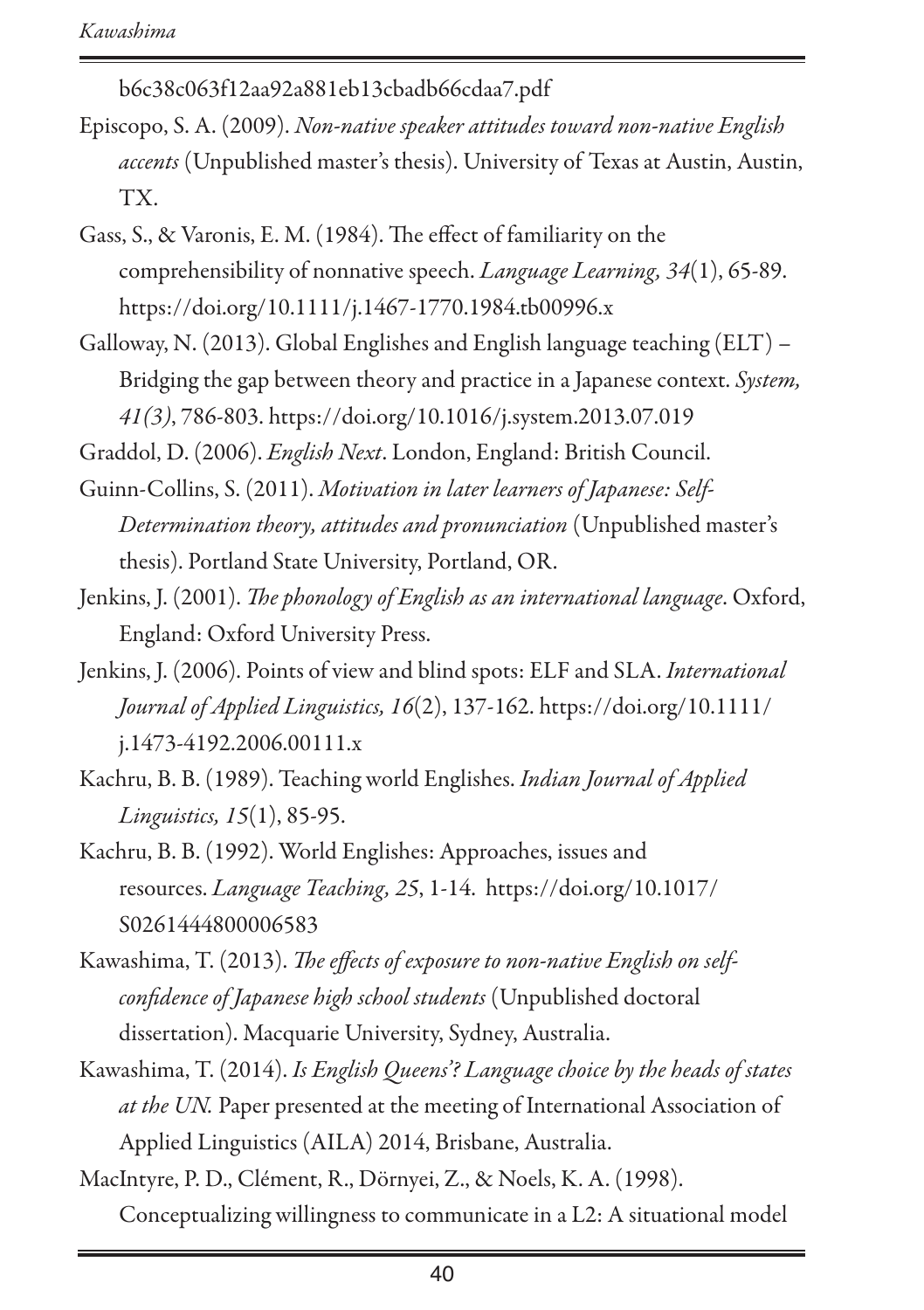of L2 confidence and affiliation. *The Modern Language Journal, 82*(4), 545- 562.<https://doi.org/10.2307/330224>

- Matsuda, A. (2003). The ownership of English in Japanese secondary schools. *World Englishes, 22*(3), 483-496. [https://doi.org/10.1111/j.1467-](https://doi.org/10.1111/j.1467-971x.2003.00314.x) [971x.2003.00314.x](https://doi.org/10.1111/j.1467-971x.2003.00314.x)
- McLean, T. (2004). A World Englishes mini-unit for teachers to use in the EFL context. *Asian Englishes, 7*(1), 92-96. [https://doi.org/10.1080/13488678.2](https://doi.org/10.1080/13488678.2004.10801133) [004.10801133](https://doi.org/10.1080/13488678.2004.10801133)
- Morrison, R., & White, M. (2005). Nurturing global listeners: Increasing familiarity and appreciation for world Englishes. *World Englishes, 24*(3), 361-370.<https://doi.org/10.1111/j.0083-2919.2005.00417.x>
- Munro, M. J., & Derwing, T. M. (1995). Foreign accent, comprehensibility, and intelligibility in the speech of second language learners. *Language Learning, 45*(1), 73-97. <https://doi.org/10.1111/j.1467-1770.1995.tb00963.x>
- NHK. (2009). *Dokomade Hitsuyo? Nihonjin No Eigo* [To what extent do the Japanese need English?]. *Kurozu Appu Gendai [Today's Close-Up]*.  [http://](http://www.nhk.or.jp/gendai/articles/2717/index.html) [www.nhk.or.jp/gendai/articles/2717/index.html](http://www.nhk.or.jp/gendai/articles/2717/index.html) (in Japanese)
- Ohata, K., & Christianson, M. (2008). Learner conceptualizations of selfconfidence in a Japanese EAP program. In K. Bradford Watts, T. Muller, & M. Swanson (Eds.), *JALT2007 Conference Proceedings*, 219-230. Tokyo, Japan: JALT.
- Riney, T., Takada, M., & Ota, M. (2000). Segmentals and global foreign accent: The Japanese flap in EFL. *TESOL Quarterly, 34*(4), 711-737. [https://doi.](https://doi.org/10.2307/3587782) [org/10.2307/3587782](https://doi.org/10.2307/3587782)
- Ryan, S. (2009). Self and identity in L2 motivation in Japan: The ideal L2 self and Japanese learners of English. In Z. Dörnyei & E. Ushioda (Eds.), *Motivation, language identity and the L2 self* (pp. 120-143). Bristol, England: Multilingual Matters. [https://doi.](https://doi.org/10.21832/9781847691293-007) [org/10.21832/9781847691293-007](https://doi.org/10.21832/9781847691293-007)
- Smith, L. E., & Rafiqzad, K. (1979). English for cross-cultural communication: The question of intelligibility. *TESOL Quarterly, 13*(3), 371-380. [https://](https://doi.org/10.2307/3585884) [doi.org/10.2307/3585884](https://doi.org/10.2307/3585884)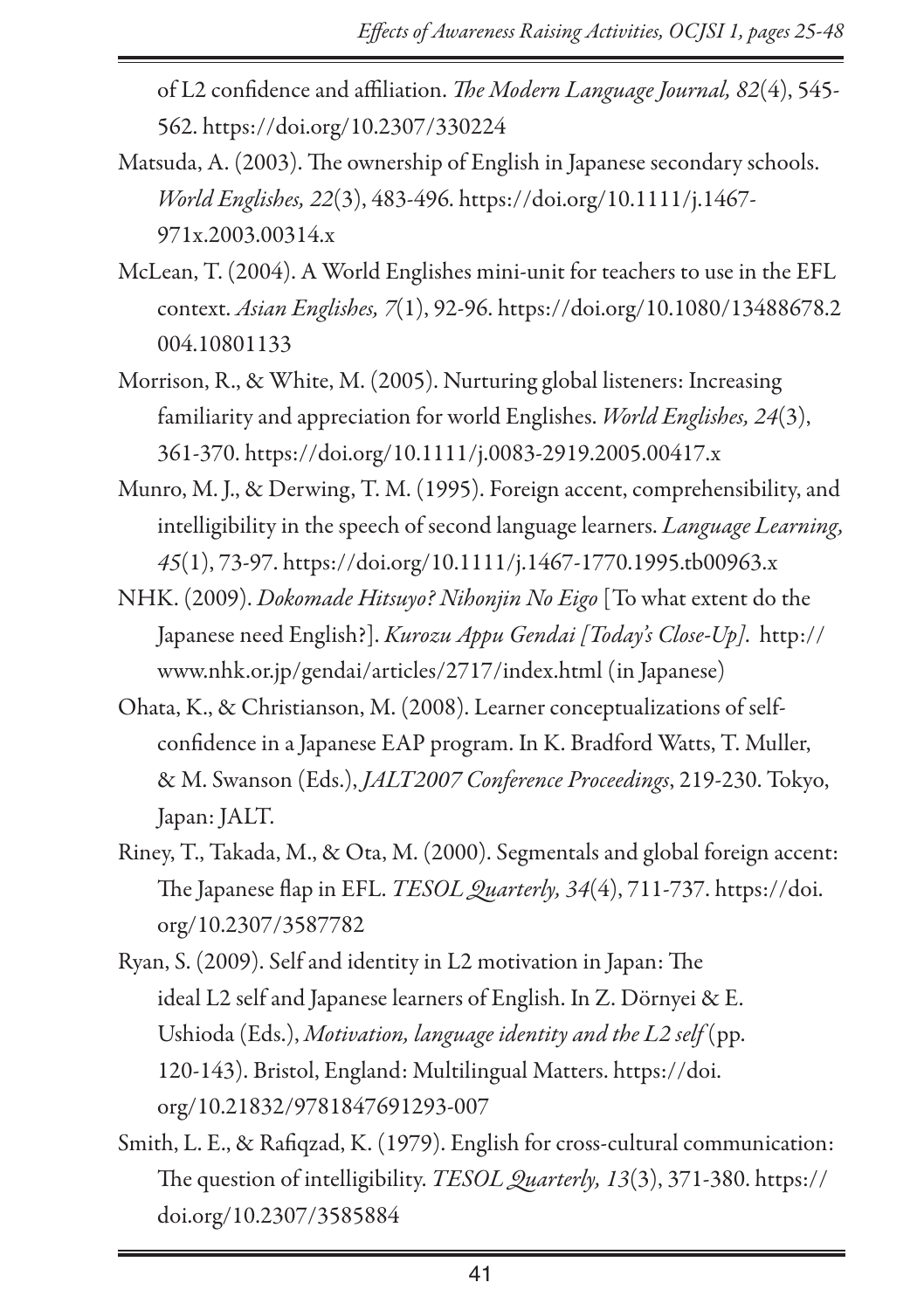- Sung, C. C. M. (2015). Implementing a Global Englishes component in a university English course in Hong Kong. *English Today, 31*(4), 42-49. <https://doi.org/10.1017/s0266078415000383>
- Sutherland, S. (2006). Listening to world Englishes. *Keizai Ronshu, the economic review of Toyo University, 31*(2), 159-164.
- Taguchi, T., Magid, M., & Papi, M. (2009). The L2 motivational self system among Japanese, Chinese and Iranian learners of English: A comparative study. In Z. Dörnyei & E. Ushioda (Eds.), *Motivation, language identity and the L2 self* (pp. 66-97). Bristol, England: Multilingual Matters. [https://doi.](https://doi.org/10.21832/9781847691293-005) [org/10.21832/9781847691293-005](https://doi.org/10.21832/9781847691293-005)
- Takagaki, T., & Tanabe, N. (2004). Students' responses to content-based instruction conducted in non-native varieties of English at a Japanese public high school. *Asian Englishes, 7*(1), 60-73. [https://doi.org/10.1080/134886](https://doi.org/10.1080/13488678.2004.10801131) [78.2004.10801131](https://doi.org/10.1080/13488678.2004.10801131)
- Tanghe, S. (2014). Integrating world Englishes into a university conversation class in South Korea. *English Today, 30*(2), 18-23. [https://doi.](https://doi.org/10.1017/s026607841400008x) [org/10.1017/s026607841400008x](https://doi.org/10.1017/s026607841400008x)
- Yashima, T. (2002). Willingness to communicate in a second language: The Japanese EFL context. *The Modern Language Journal, 86*(1), 54-66. <https://doi.org/10.1111/1540-4781.00136>
- Yoshida, K. (2002). Fish bowl, open seas and the teaching of English in Japan. In S. J. Baker (Ed.), *Language policy: Lessons from global models* (pp. 194- 205). Monterey, CA: Monterey Institute.

### **Author Bio**

*Tomoyuki Kawashima is associate professor at Gunma University. Prior to the present job, he taught English to high school students for 25 years. His research interests include pedagogical applications of world Englishes in the English language teaching, affective factors in speaking English, and methodology to develop productive English skills. [tkawashima@gunma-u.ac.jp](mailto:tkawashima@gunma-u.ac.jp)*

Received: November 4, 2018 Accepted: June 6, 2019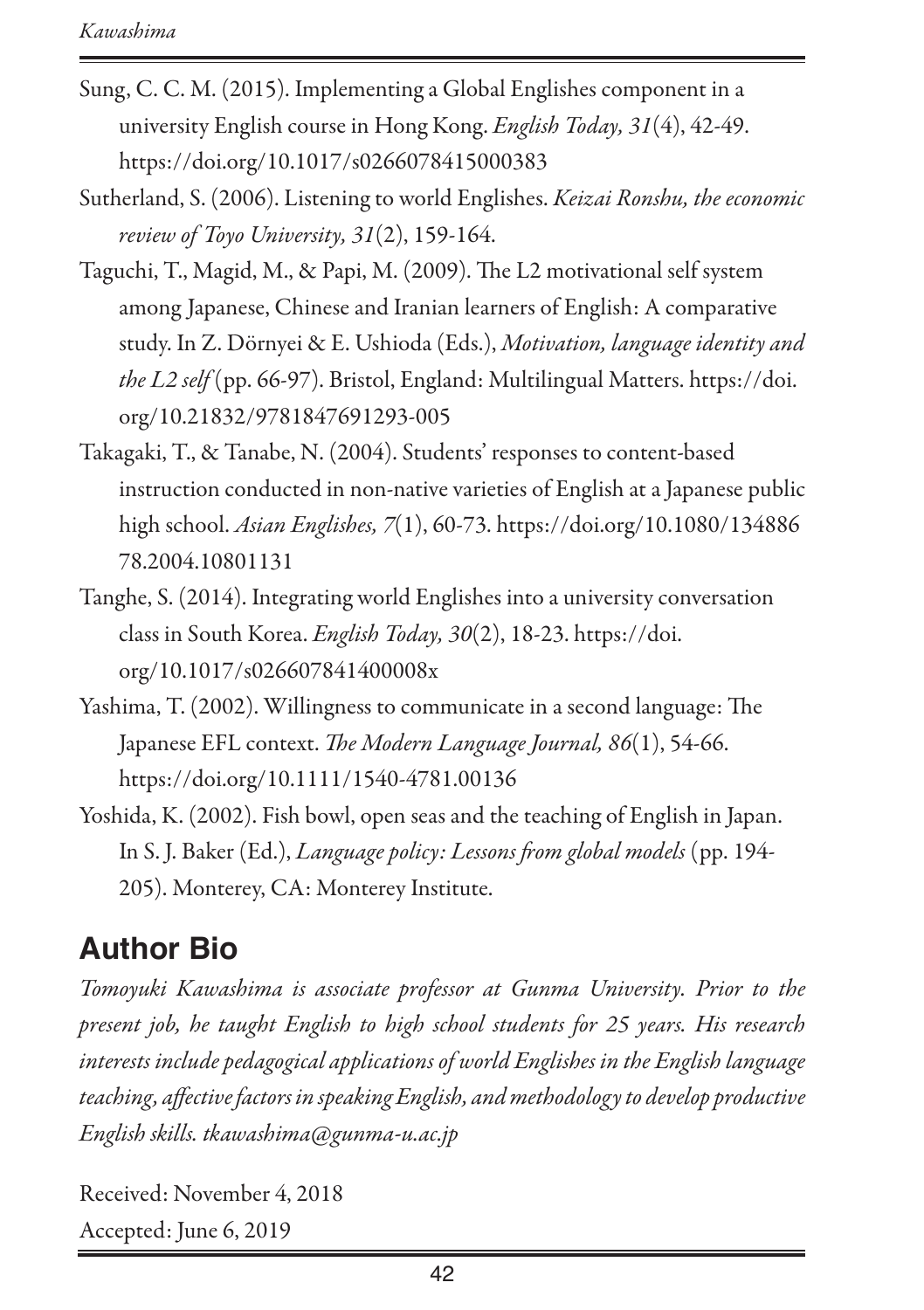# **Appendix A**

|    | were of Internet, OD, and Differences for Irelins from Icademonial (2019)                     | Time 1 |      | Time 2 |           |         |
|----|-----------------------------------------------------------------------------------------------|--------|------|--------|-----------|---------|
|    |                                                                                               | Μ      | SD.  | М      | <b>SD</b> | Diff    |
|    | Anxiety about Speaking English                                                                |        |      |        |           |         |
| 1  | I get nervous when I read English aloud.                                                      | 3.63   | 1.36 | 3.00   | 1.36      | $-0.63$ |
| 3  | I do not have confidence in pronunciation when<br>I read English aloud.                       | 4.29   | 1.01 | 4.00   | 1.09      | $-0.29$ |
| 4  | I feel shy when I speak English.                                                              | 4.03   | 1.08 | 3.55   | 1.18      | $-0.47$ |
| 7  | I am relaxed when I speak English. (*)                                                        | 4.05   | 0.90 | 3.92   | 0.85      | $-0.13$ |
| 8  | I am afraid that other students will laugh at me<br>when I read English aloud.                | 3.34   | 1.28 | 3.05   | 1.25      | $-0.29$ |
| 13 | I am ashamed of my English pronunciation.                                                     | 3.39   | 1.28 | 3.24   | 1.22      | $-0.16$ |
| 19 | I feel uncomfortable when I read English aloud.                                               | 2.89   | 1.20 | 2.74   | 1.20      | $-0.16$ |
|    | Self-Confidence in One's Ability to Master English                                            |        |      |        |           |         |
| 2  | Japanese people can speak English well.                                                       | 1.55   | 0.69 | 2.26   | 0.95      | 0.71    |
| 6  | Japanese English can be understood by the<br>people in the world.                             | 2.58   | 1.06 | 3.21   | 1.09      | 0.63    |
| 9  | Speaking English with other Japanese people<br>will not improve my English pronunciation. (*) | 2.92   | 1.24 | 2.92   | 0.97      | 0.00    |
| 10 | We can have good English pronunciation even if<br>we haven't spoken it from childhood.        | 3.26   | 1.41 | 3.39   | 1.03      | 0.13    |
| 15 | We can speak English well even if we haven't<br>spoken English from childhood.                | 3.50   | 1.35 | 3.89   | 0.98      | 0.39    |
| 18 | It is impossible for Japanese people to make<br>correct English pronunciation. (*)            | 4.05   | 1.01 | 3.76   | 1.10      | $-0.29$ |

*Table of Means, SD, and Differences for Items from Kawashima (2013)*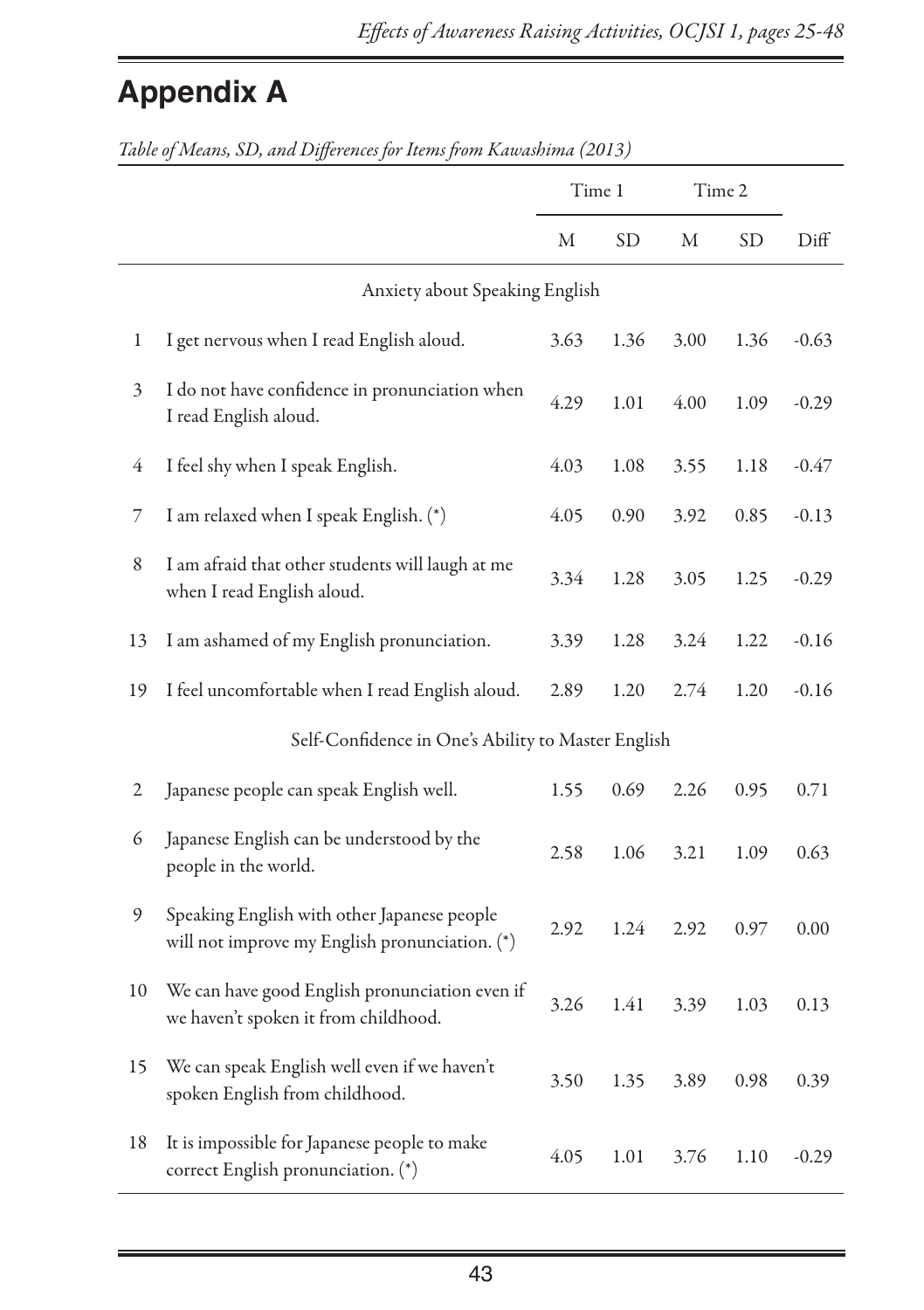#### *Kawashima*

|    |                                                                          | Time 1 |           | Time 2 |      |         |  |
|----|--------------------------------------------------------------------------|--------|-----------|--------|------|---------|--|
|    |                                                                          | М      | <b>SD</b> | М      | SD   | Diff    |  |
|    | Liking for Speaking English                                              |        |           |        |      |         |  |
| 5  | It is fun to read an English textbook aloud.                             | 3.11   | 1.35      | 3.24   | 1.15 | 0.13    |  |
| 11 | I like speaking English.                                                 | 2.87   | 1.28      | 2.74   | 1.33 | $-0.13$ |  |
| 17 | I don't dislike reading an English textbook<br>aloud.                    | 3.61   | 1.17      | 3.76   | 1.10 | 0.16    |  |
|    | Aspiration for Better Pronunciation                                      |        |           |        |      |         |  |
| 16 | I want to speak English like an American.                                | 4.08   | 1.12      | 3.68   | 1.14 | $-0.39$ |  |
| 24 | It is important to speak English with an<br>excellent pronunciation.     | 4.24   | 0.75      | 4.05   | 0.80 | $-0.18$ |  |
| 27 | Acquiring proper pronunciation in English is<br>important to me.         | 3.95   | 0.93      | 3.76   | 0.88 | $-0.18$ |  |
| 28 | I am satisfied with my English pronunciation.<br>$(*)$                   | 4.53   | 0.69      | 4.08   | 1.05 | $-0.45$ |  |
|    | Recognition of Correct Pronunciation                                     |        |           |        |      |         |  |
| 20 | I know what correct English pronunciation is<br>like.                    | 2.53   | 0.98      | 2.95   | 0.93 | 0.42    |  |
| 23 | There is someone I am trying to be like when<br>speaking English.        | 2.34   | 1.48      | 2.50   | 1.45 | 0.16    |  |
| 29 | In listening, I can tell correct pronunciation<br>from incorrect.        | 2.05   | 1.14      | 2.21   | 1.07 | 0.16    |  |
|    | Other Items                                                              |        |           |        |      |         |  |
| 12 | I always try to make correct pronunciation when<br>I read English aloud. | 3.63   | 1.00      | 3.58   | 1.03 | $-0.05$ |  |
| 14 | Other students are better at reading English<br>aloud I.                 | 2.87   | 1.55      | 2.63   | 1.02 | $-0.24$ |  |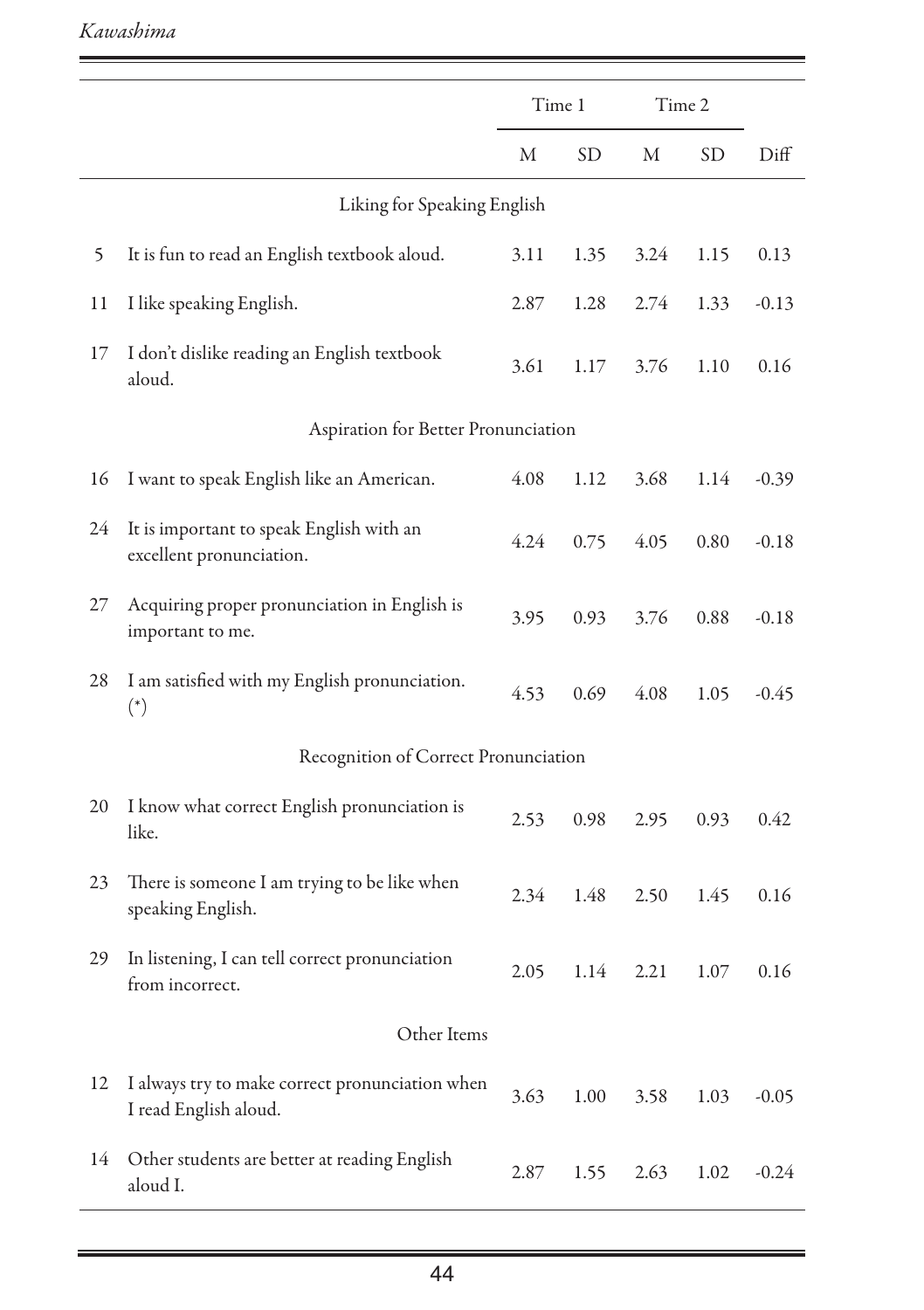|    |                                                                                           | Time 1 |      | Time 2 |      |         |
|----|-------------------------------------------------------------------------------------------|--------|------|--------|------|---------|
|    |                                                                                           | М      | SD   | М      | SD   | Diff    |
| 21 | My English pronunciation is good.                                                         | 1.55   | 0.86 | 1.82   | 0.95 | 0.26    |
| 22 | Communicating is much more important than<br>sounding like a native speaker.              | 3.82   | 0.95 | 4.39   | 0.68 | 0.58    |
| 25 | We shouldn't say anything in English until we<br>can say it correctly.                    | 1.76   | 0.85 | 1.45   | 0.65 | $-0.32$ |
| 26 | It is necessary to know about American or<br>British cultures in order to speak English.  | 3.53   | 1.18 | 3.63   | 1.05 | 0.11    |
| 30 | English spoken by Japanese people will be better<br>if it doesn't have a Japanese accent. | 3.74   | 1.20 | 3.18   | 1.09 | $-0.55$ |

*Notes*: (\*) indicates a reverse-coded item.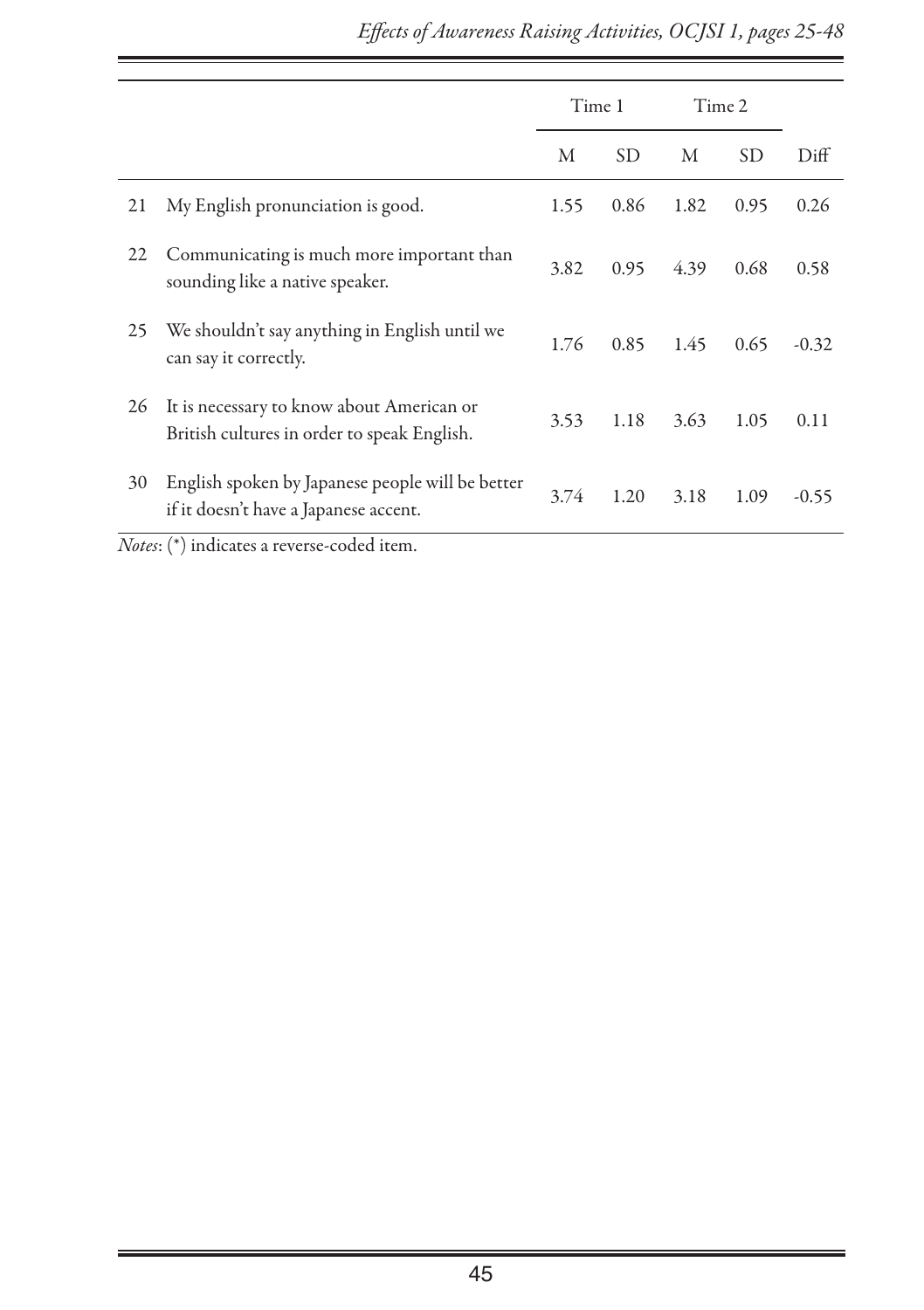# **Appendix B**

|    |                                                                                                 | Time 1 |      | Time 2 |      |         |
|----|-------------------------------------------------------------------------------------------------|--------|------|--------|------|---------|
|    |                                                                                                 | М      | SD   | М      | SD   | Diff    |
|    | Ideal L2 Self (from Taguchi et al., 2009)                                                       |        |      |        |      |         |
| 31 | I can imagine myself living abroad and having a<br>discussion in English.                       | 1.66   | 0.85 | 1.76   | 0.82 | 0.11    |
| 33 | The things I want to do in the future require me<br>to use English.                             | 2.16   | 1.26 | 2.34   | 1.05 | 0.18    |
| 36 | I can imagine myself speaking English as if I<br>were a native speaker of English.              | 1.53   | 0.98 | 1.58   | 0.92 | 0.05    |
| 42 | I can imagine myself as someone who is able to<br>speak English.                                | 1.95   | 0.98 | 2.24   | 1.10 | 0.29    |
| 47 | I can imagine a situation where I am speaking<br>English with foreigners.                       | 2.11   | 1.09 | 2.26   | 1.13 | 0.16    |
| 51 | Whenever I think of my future career, I imagine<br>myself using English.                        | 1.58   | 0.72 | 1.74   | 0.92 | 0.16    |
|    | International Posture (foreign affairs) (from Yashima, 2002)                                    |        |      |        |      |         |
| 41 | I often read and watch news about foreign<br>countries.                                         | 2.47   | 1.27 | 2.34   | 1.17 | $-0.13$ |
| 35 | I often talk about situations and events in<br>foreign countries with my family and/or friends. | 1.92   | 1.22 | 2.03   | 1.17 | 0.11    |
| 52 | I have a strong interest in international affairs.                                              | 2.39   | 1.22 | 2.37   | 1.13 | $-0.03$ |
|    | International Posture (international vocation) (from Yashima, 2002)                             |        |      |        |      |         |
| 32 | I want to work in a foreign country.                                                            | 2.16   | 1.22 | 2.32   | 1.21 | 0.16    |
| 38 | I don't think what's happening overseas has<br>much to do with my daily life. (*)               | 4.26   | 0.89 | 4.05   | 0.93 | $-0.21$ |

*Table of Means, Standard Deviations, and Differences for Other Motivational Items*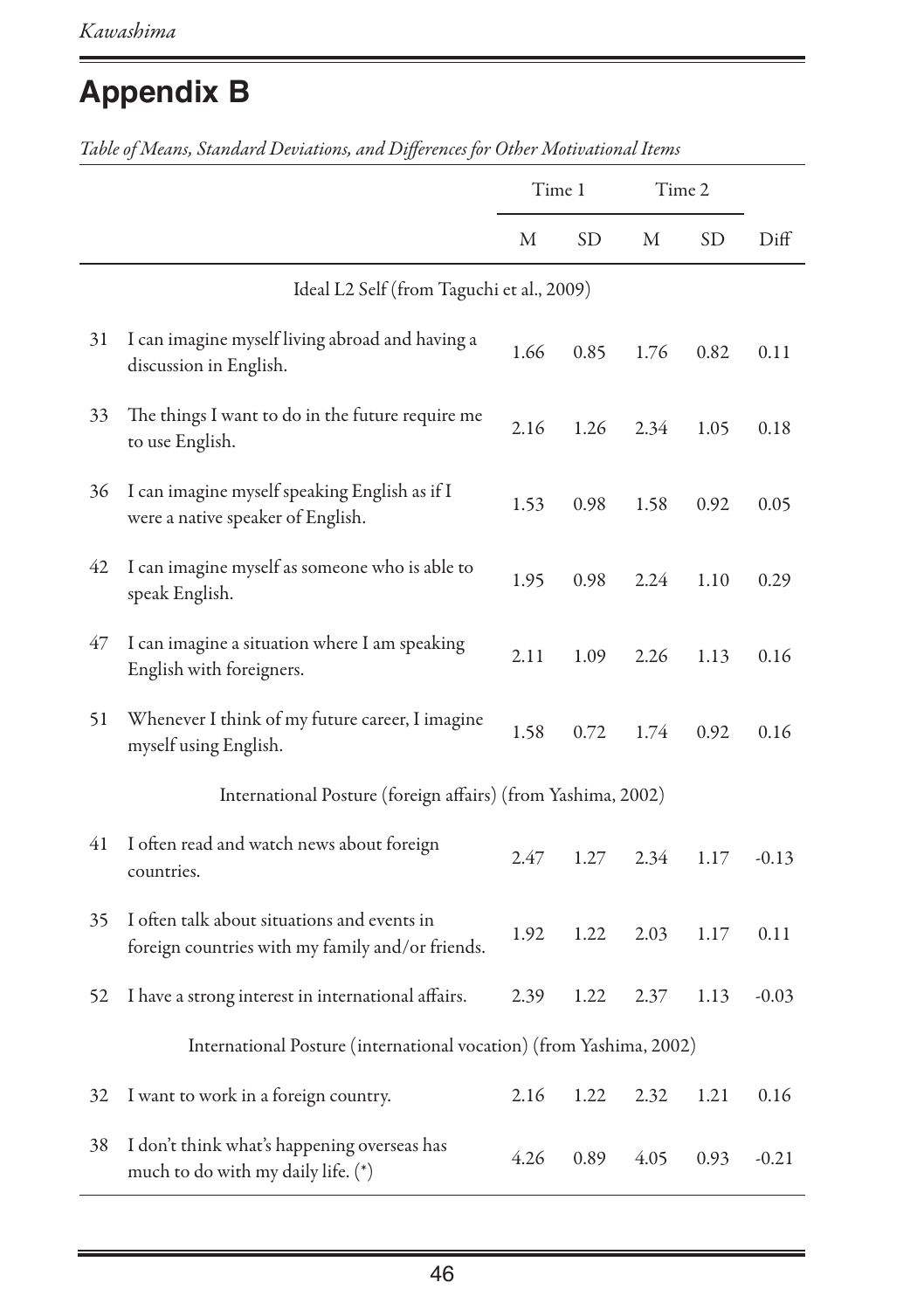|    |                                                                                                             | Time 1 |           | Time 2 |           |         |
|----|-------------------------------------------------------------------------------------------------------------|--------|-----------|--------|-----------|---------|
|    |                                                                                                             | М      | <b>SD</b> | М      | <b>SD</b> | Diff    |
| 43 | I want to work in an international organization<br>such as the United Nations.                              | 1.55   | 0.95      | 1.61   | 0.89      | 0.05    |
| 45 | I would rather stay in my hometown. (*)                                                                     | 3.32   | 1.44      | 3.42   | 1.43      | 0.11    |
| 48 | I am interested in working abroad.                                                                          | 2.32   | 1.28      | 2.29   | 1.14      | $-0.03$ |
| 50 | I would rather avoid the kind of work that sends<br>me overseas frequently. (*)                             | 2.58   | 1.31      | 2.55   | 1.39      | $-0.03$ |
|    | International Posture (intercultural approach tendency) (from Yashima, 2002)                                |        |           |        |           |         |
| 34 | I try to avoid talking with foreigners if I can. (*)                                                        | 2.55   | 1.22      | 2.74   | 1.13      | 0.18    |
| 37 | I want to participate in a volunteer activity<br>to help foreigners living in the surrounding<br>community. | 2.34   | 1.05      | 2.68   | 1.23      | 0.34    |
| 39 | I would feel somewhat uncomfortable if a<br>foreigner moved in next door. (*)                               | 3.45   | 1.16      | 3.24   | 1.15      | $-0.21$ |
| 40 | I want to make friends with international<br>students studying in Japan.                                    | 3.58   | 1.18      | 3.45   | 1.06      | $-0.13$ |
| 44 | I would help a foreigner having trouble<br>communicating in a restaurant or at a station.                   | 2.55   | 1.29      | 2.89   | 1.13      | 0.34    |
| 46 | I would talk to an international student if there<br>were one at school.                                    | 2.18   | 1.01      | 2.47   | 1.03      | 0.29    |
| 49 | I wouldn't mind sharing an apartment or room<br>with an international student.                              | 2.92   | 1.28      | 2.92   | 1.24      | 0.00    |

*Notes*: (\*) indicates a reverse-coded item.